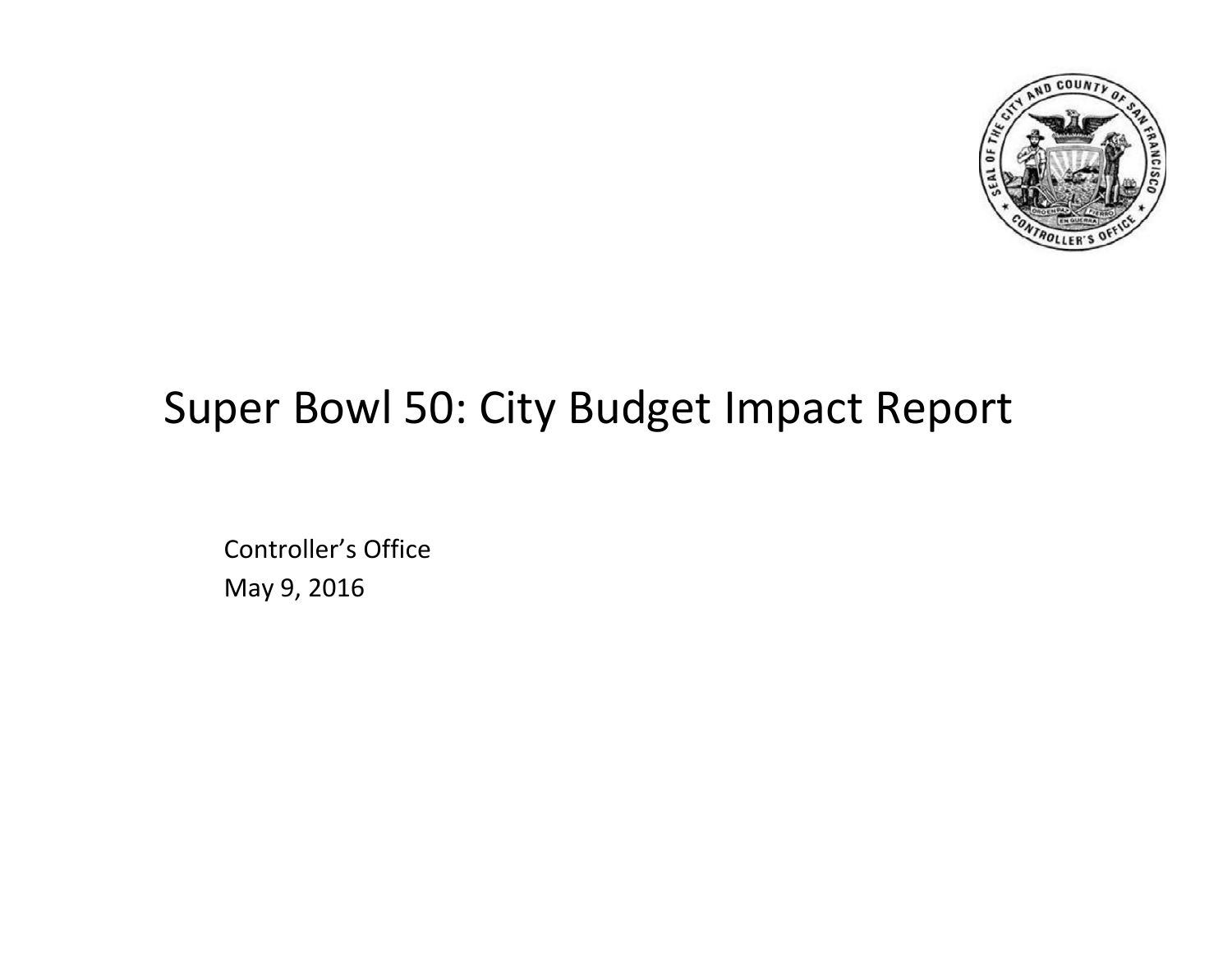- • The Mayor's Office and Members of the Board of Supervisors requested that the Controller's Office conduct <sup>a</sup> post‐event analysis of City revenue and expenditure impacts of Super Bowl 50 (SB 50).
- • Prior to SB 50, the Controller's Office communicated accounting instructions to City Departments related to all revenue, personnel and non‐personnel costs attributable to SB 50 events.
- $\bullet$  Focus was on (1) the impact to the City's budget; and (2) additional revenues and/or costs directly related to SB 50 that otherwise would not have occurred.
- $\bullet$ Reported numbers reviewed by Controller.
- •19 departments reported direct SB 50 related revenue and/or costs.
- • 10 of these 19 departments reported direct SB 50 related net impacts in excess of \$100,000.
- $\bullet$  SB 50 Hotel Tax and Sales Tax revenue estimates were based on visitor survey data, occupancy rates, event visitor estimates, and week‐to‐week and month‐ to‐month comparisons.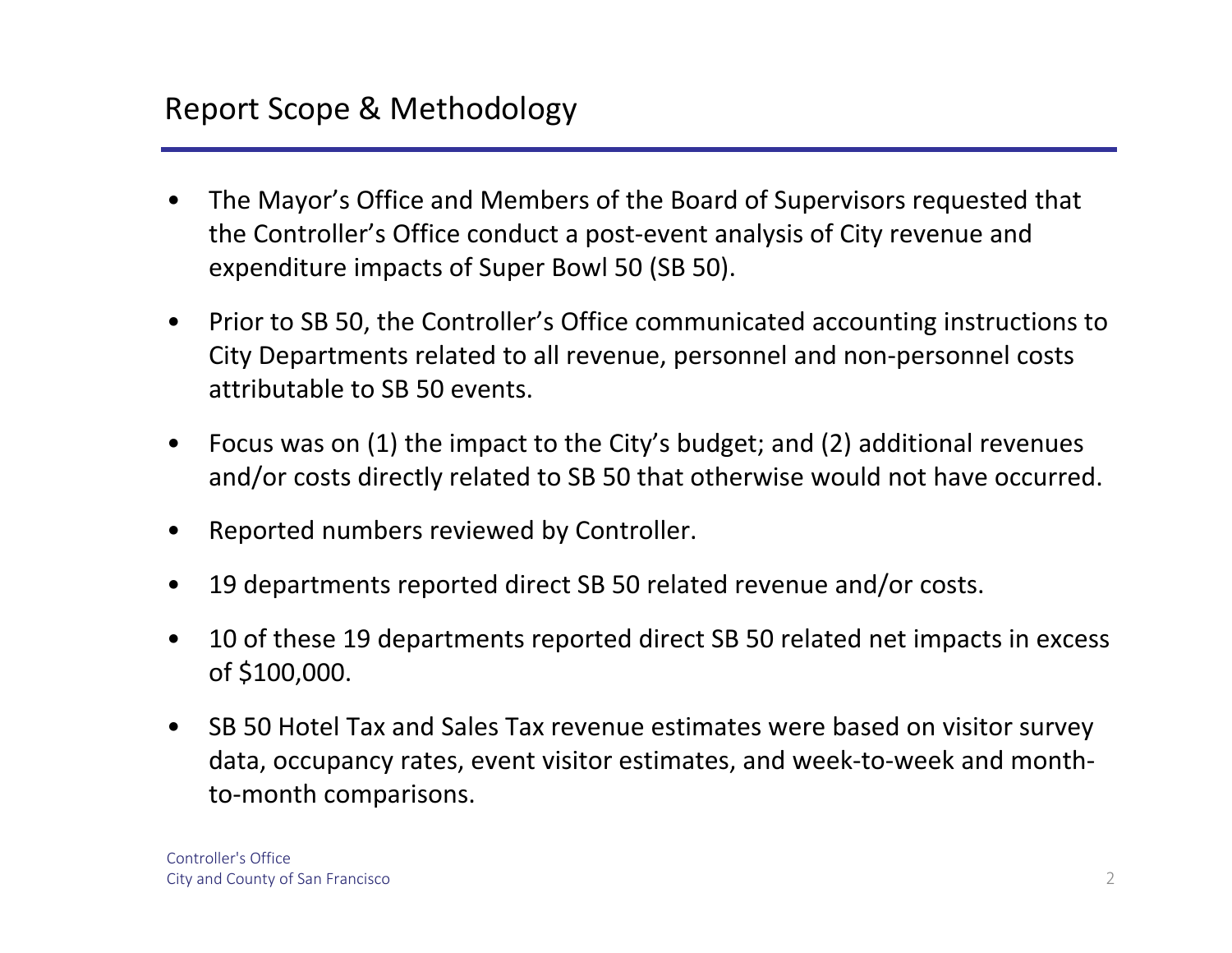## Report Scope & Methodology

Departments were instructed to track and report revenues and expenses that:

- –Were directly related to SB 50
- –Were additional revenues and/or costs that otherwise would not have happened

#### **Included in Report**

- $\bullet$  Additional City Revenues due to SB 50 (hotel & sales taxes, permit & license fees, rents, parking, etc.)
- $\bullet$  Additional City Expenses due to SB 50 (overtime & comp time costs, equipment & materials, contractor labor, etc.)

#### **Not Included in Report**

- •The number of staff assigned to SB 50 related activities and events
- •The total amount of resources devoted to SB 50 related activities and events
- $\bullet$  The Opportunity Costs of SB 50 (shifted resources and/or productivity)
	- o Redeployment/reassignment of staff and resources that had no incremental revenue or cost impact
	- o Revenue impacts within the City due to shifting consumer activity during SB 50 week
	- o Non‐financial impacts of SB 50 on San Francisco (both positive and/or negative)
	- o Impact on staff productivity towards non‐SB 50 projects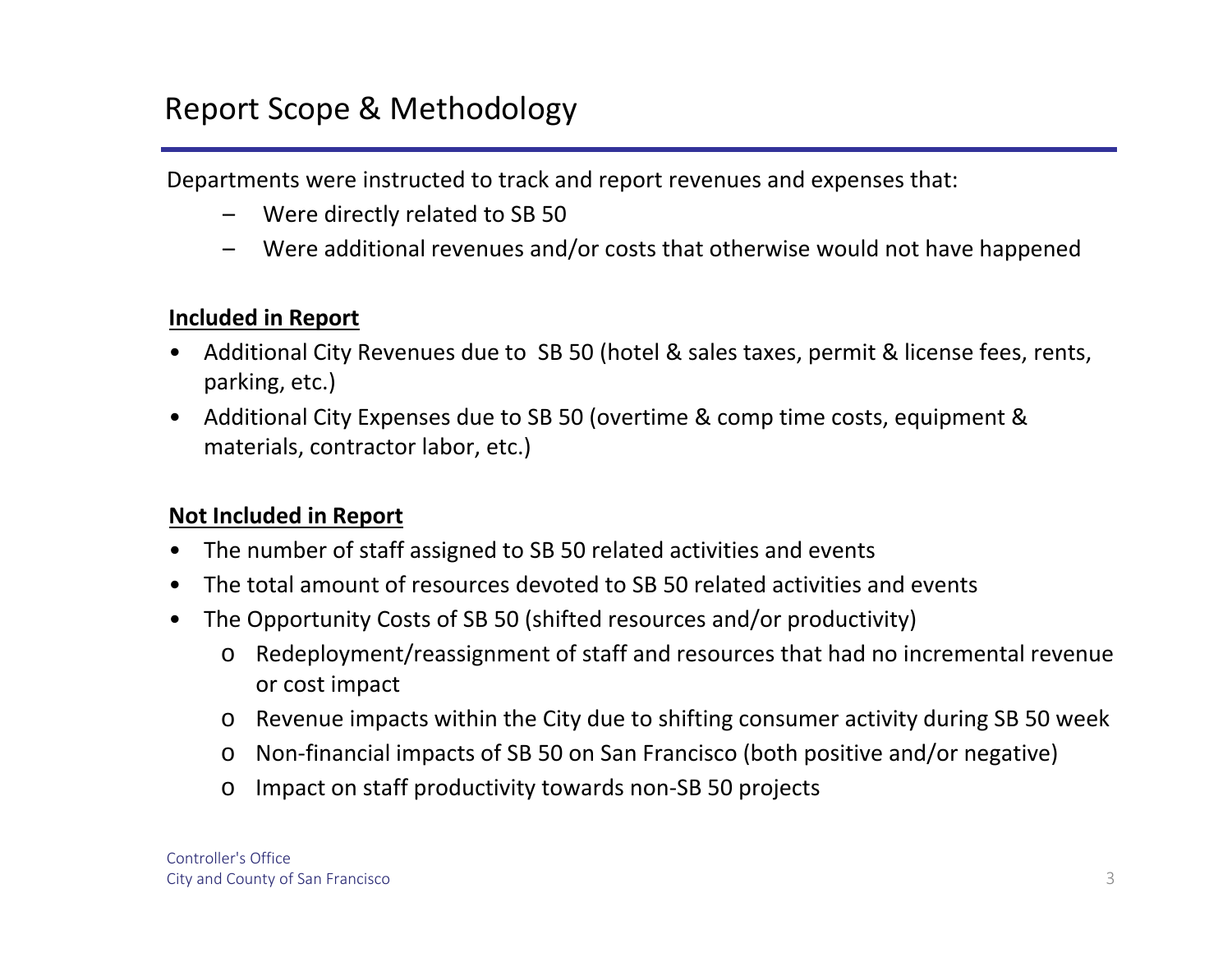## Super Bowl 50 had an Overall Positive City Budget Impact

| <b>Estimated Total City Revenues</b>                           | \$11.6 million |
|----------------------------------------------------------------|----------------|
| <b>Estimated Total City Expenses</b>                           | \$9.6 million  |
| <b>Estimated Net Total Surplus</b>                             | \$2.0 million  |
|                                                                |                |
| <b>Estimated General Fund Revenues</b>                         | \$7.3 million  |
| <b>Estimated General Fund Expenses</b>                         | \$4.7 million  |
| <b>Estimated Net General Fund Surplus</b>                      | \$2.6 million  |
| Estimated Net General Fund Surplus after Baseline Requirements | \$1.2 million  |
|                                                                |                |

#### Key Highlights

- $\bullet$  SB 50 Host Committee estimated 1.1 million fans (visitors and residents) attended Super Bowl City and NFL Fan Experience
- •SFO Airport passengers up 12.3% over the nine days of SB 50 events
- $\bullet$  BART system‐wide ridership up 23% (approximately 630K passengers) over the nine days of SB 50 events from Sat 1/30 to Sun 2/7
- $\bullet$ BART station exits @ the three downtown SF stations up 35% over this same nine day period
- $\bullet$ Largest revenue impacts: Hotel Tax (\$6.2 million) and SFO (\$1.8 million)
- •Largest expense impacts: Police (\$4.0 million) and MTA (\$2.5 million)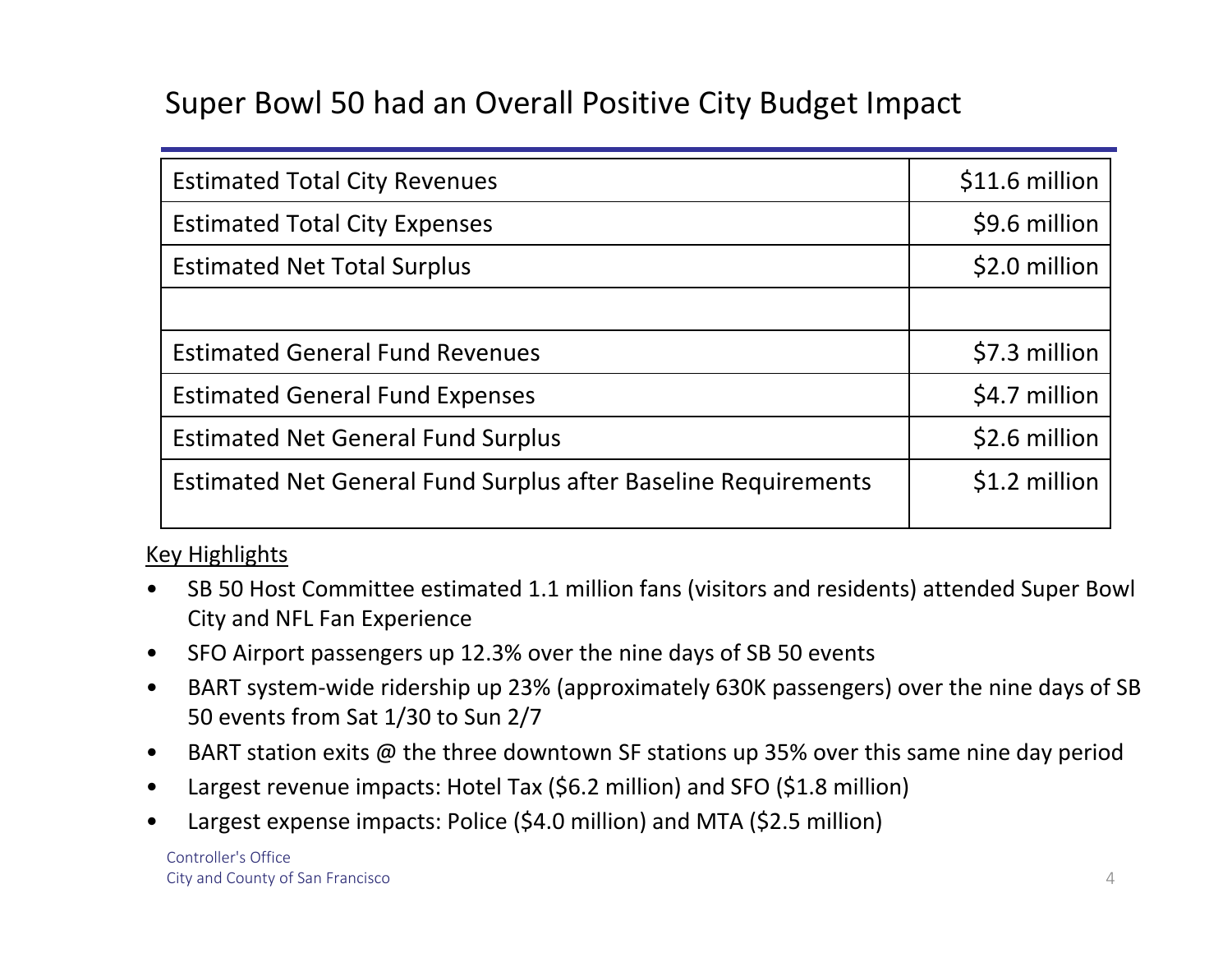## Departments Reporting Super Bowl 50 Related Impact\*

## Positive Net Impact <sup>&</sup>gt; \$100K

- •Airport
- • City Administrator & Convention Facilities
- •Port
- •Recreation & Park

#### Negative Net Impact <sup>&</sup>gt; \$100K

- •Emergency Management
- •Fire
- •Municipal Transportation Agency
- •Police
- •Public Health
- •Sheriff

## Positive Net Impact <sup>&</sup>lt; \$100K

- •Building Inspection
- •Planning
- •Public Works

#### Negative Net Impact <sup>&</sup>lt; \$100K

- •Adult Probation
- •City Attorney
- $\bullet$  Economic & Workforce Development
- •Human Services
- •Status of Women
- •Technology

\* Net direct departmental revenues less expenses, before Baseline Allocations. Impact defined as additional revenues and costs due to SB 50 that otherwise would not have happened. Opportunity costs, resource reallocations and/or impacts on staff productivity due to SB 50 not considered.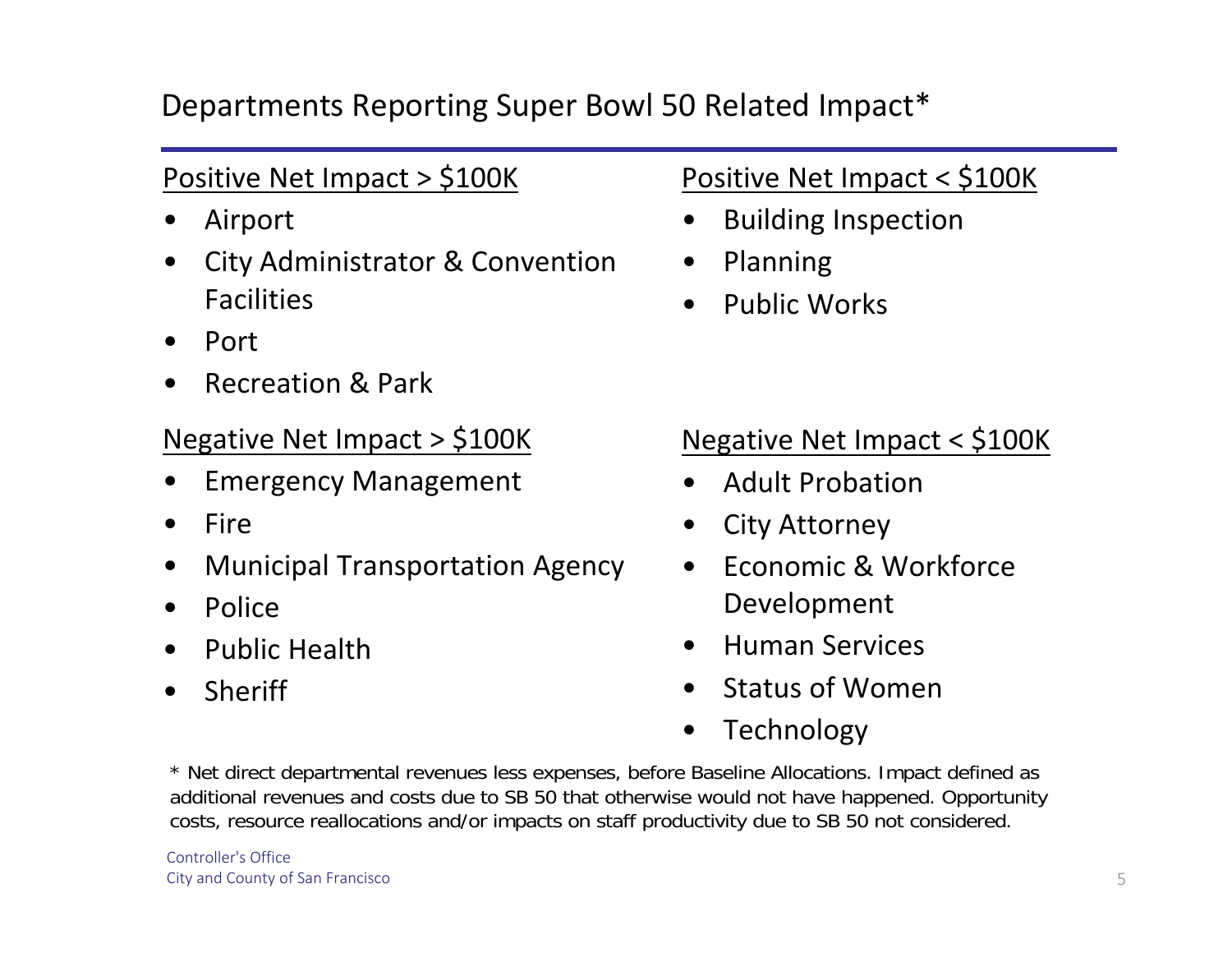## Departments Reporting **No** SB 50 Related Revenue or Cost Impact\*

- •Arts Commission
- •Assessor Recorder
- •Board of Appeals
- •Board of Supervisors
- •District Attorney
- $\bullet$ Elections
- $\bullet$ Ethics Commission
- $\bullet$ Human Resources
- $\bullet$ Human Rights Commission
- •Juvenile Probation
- Mayor's Office of Housing & Community Development
- Office of Citizen Complaints
- $\bullet$  Office of Community Investment & Infrastructure
- Public Defender
- Public Library
- •Public Utilities Commission
- $\bullet$ Rent Board
- War Memorial

\* Direct impact, before Baseline Allocations. Impact defined as additional revenues and costs due to SB 50 that otherwise would not have happened. Opportunity costs, resource reallocations and/or impacts on staff productivity due to SB 50 not considered.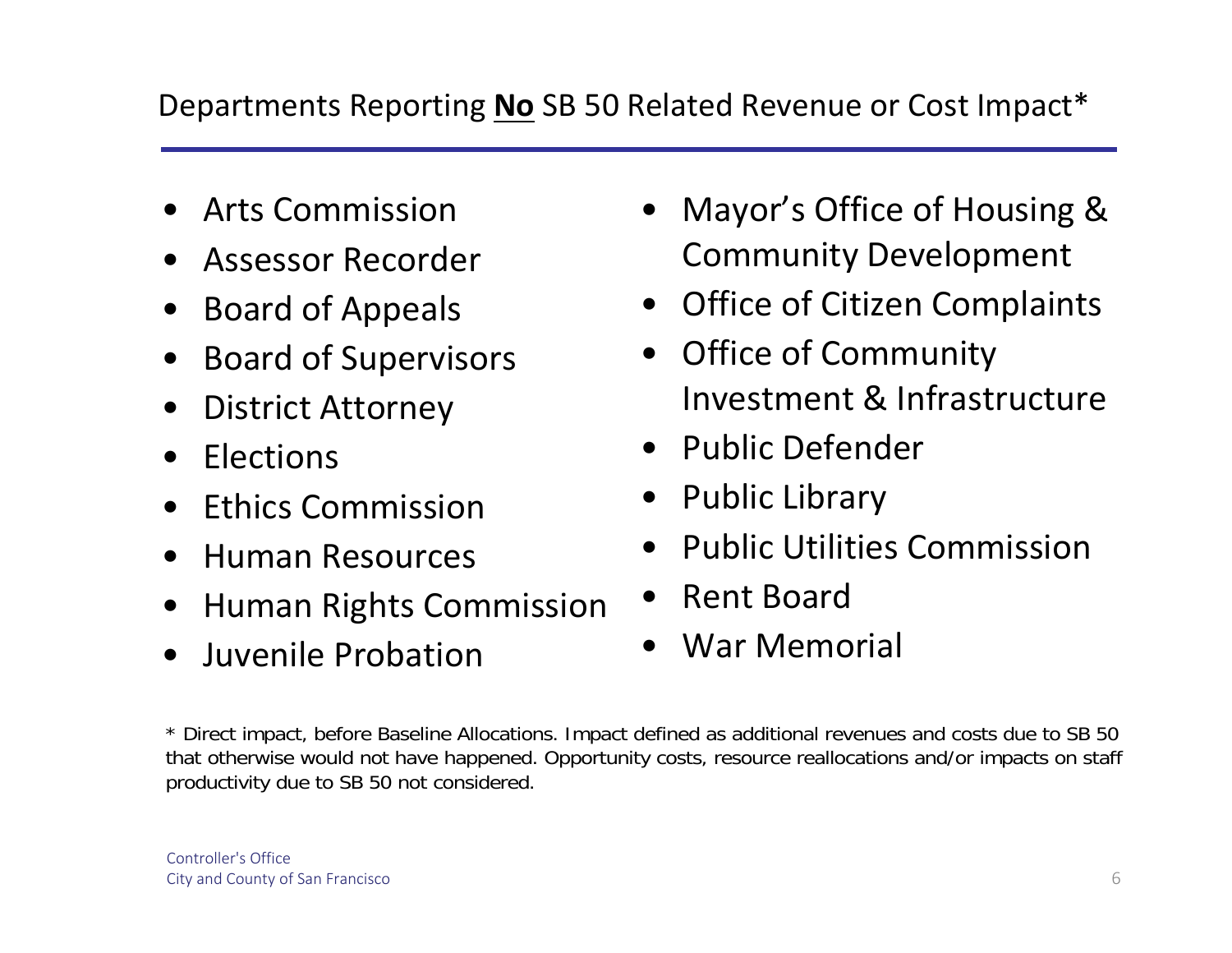## Summary of Super Bowl 50 Related Revenue and Expenses (\$1,000s)

| <b>Department</b>                                                              |           | Revenue    |                      |           | Expenses <sup>2</sup>                   |              |            | <b>Net</b> |              |                           |
|--------------------------------------------------------------------------------|-----------|------------|----------------------|-----------|-----------------------------------------|--------------|------------|------------|--------------|---------------------------|
|                                                                                | General   |            |                      | General   |                                         |              | General    |            |              | Total inc.                |
|                                                                                | Fund (GF) | Non-GF     | <b>Total</b>         | Fund (GF) | Non-GF                                  | <b>Total</b> | Fund (GF)  | Non-GF     | <b>Total</b> | Baselines <sup>1</sup>    |
| Airport                                                                        | \$90.9    | \$1,747.0  | \$1,837.9            | \$0.0\$   | \$299.5                                 | \$299.5      | \$90.9     | \$1,447.6  | \$1,538.4    | n/a                       |
| City Administrator (incl Conv. Fac.)                                           | \$2.9     | \$1,561.4  | \$1,564.3            | \$0.0\$   | \$905.4                                 | \$905.4      | \$2.9      | \$656.0    | \$659.0      | n/a                       |
| <b>Emergency Management</b>                                                    | \$0.0\$   | \$0.0      | \$0.0                | \$244.9   | \$0.0\$                                 | \$244.9      | (5244.9)   | \$0.0\$    | (5244.9)     | n/a                       |
| Fire                                                                           | \$37.5    | \$0.0      | \$37.5               | \$407.6   | \$0.0\$                                 | \$407.6      | (5370.0)   | \$0.0\$    | (5370.0)     | n/a                       |
| <b>Municipal Transportation Agency</b>                                         | \$0.0\$   | ( \$306.2) | ( \$306.2)           | \$0.0     | \$2,509.3                               | \$2,509.3    | \$0.0\$    | (52,815.4) |              | $(52,815.4)$ $(52,169.8)$ |
| Police                                                                         | \$31.3    | \$960.5    | \$991.9              | \$3,070.5 | \$960.5                                 | \$4,031.1    | (53,039.2) | \$0.0\$    | (53,039.2)   | n/a                       |
| Port                                                                           | \$0.0     | \$295.8    | \$295.8              | \$0.0     | \$193.0                                 | \$193.0      | \$0.0      | \$102.7    | \$102.7      | n/a                       |
| Public Health                                                                  | \$20.8    | \$0.0      | \$20.8               | \$219.0   | \$0.0                                   | \$219.0      | (5198.2)   | \$0.0\$    | (5198.2)     | n/a                       |
| <b>Recreation &amp; Park</b>                                                   | \$214.7   | \$0.0\$    | \$214.7              | \$92.9    | \$0.0                                   | \$92.9       | \$121.8    | \$0.0\$    | \$121.8      | n/a                       |
| Sheriff                                                                        | \$0.0     | \$5.8      | \$5.8\$              | \$251.2   | \$5.8                                   | \$257.0      | (5251.2)   | \$0.0      | (5251.2)     | n/a                       |
| Subtotal Dept (10) > \$100K net                                                | \$398.1   | \$4,264.3  | \$4,662.5            | \$4,286.1 | \$4,873.4                               | \$9,159.5    | (53,887.9) | (5609.1)   | (54, 497.0)  | n/a                       |
| Subtotal Dept $(9) < $100K$ net                                                | \$163.5   | \$9.7      | \$173.2              | \$404.1   | \$0.0\$                                 | \$404.1      | (5240.6)   | \$9.7      | (5230.9)     | n/a                       |
| <b>Estimated Hotel Tax</b>                                                     | \$6,169.9 | \$0.0      | \$6,169.9            | \$0.0     | \$0.0\$                                 | \$0.0\$      | \$6,169.9  | \$0.0\$    | \$6,169.9    | n/a                       |
| <b>Estimated Sales Tax</b>                                                     | \$550.0   | \$0.0\$    | \$550.0              | \$0.0\$   | \$0.0\$                                 | \$0.0\$      | \$550.0    | \$0.0\$    | \$550.0      | n/a                       |
| <b>Grand Total</b>                                                             | \$7,281.5 |            | \$4,274.0 \$11,555.6 | \$4,690.2 | \$4,873.4                               | \$9,563.6    | \$2,591.4  | ( \$599.4) | \$1,992.0    | n/a                       |
| Children's Services & Disconnected Transitional-Aged Youth Baseline            |           |            |                      |           |                                         |              |            |            |              | \$368.5                   |
| Library Baseline                                                               |           |            |                      |           |                                         |              |            |            |              | \$156.0                   |
| SFUSD Public Education Enrichment Fund Baseline                                |           |            |                      |           |                                         |              |            |            |              | \$148.5                   |
|                                                                                |           |            |                      |           | Less Baseline Requirements <sup>1</sup> |              | \$1,388.0  |            |              |                           |
|                                                                                |           |            |                      |           | <b>Net General Fund Surplus</b>         |              | \$1,203.3  |            |              |                           |
| <sup>1</sup> For Baseline Allocation details see slide 16 Revenue Allocations. |           |            |                      |           |                                         |              |            |            |              |                           |

 $^2$  Costs not included for the following projects coinciding with SB 50: \$75K for Market St WiFi Improvements; \$550K for Moscone Radio Improvement; \$619K for Installation of MTA Overhead Line Switch; and \$119.6K for Old Mint Refurbishment. See slides 32‐33 for additional details.

Note: Revenue totals do not include grants recevied by Asian Art Museum (\$17K) and Dept of Children, Youth and Their Families (\$50K) from Super Bowl 50 Host Committee. See slide 28 for details.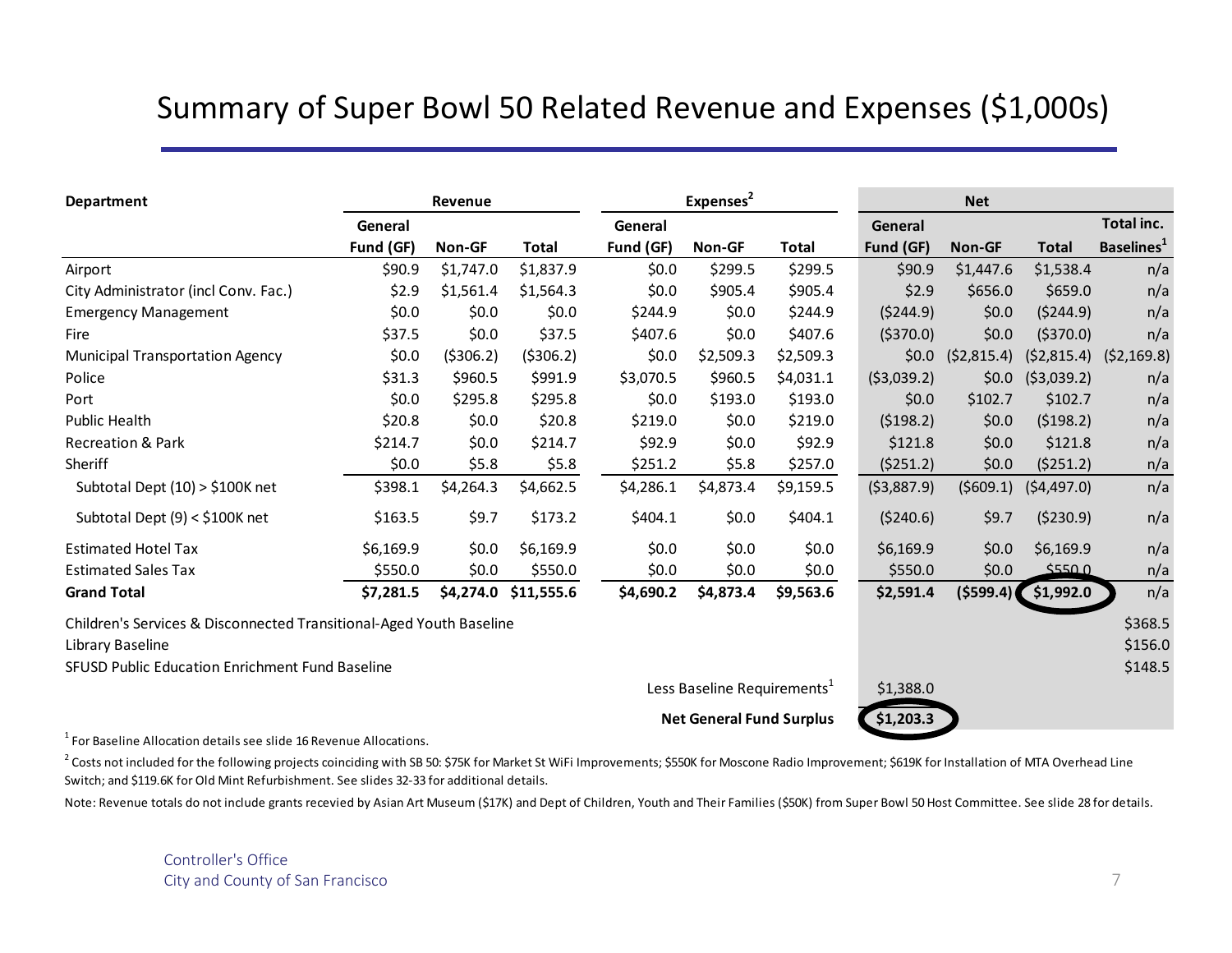## Departments Reporting Super Bowl 50 Related Impact under \$100K\*

| Department (\$1,000s)      |             | Revenue |         |             | <b>Expenses</b> |         |             | <b>Net</b> |                  |                               |
|----------------------------|-------------|---------|---------|-------------|-----------------|---------|-------------|------------|------------------|-------------------------------|
|                            | General     |         |         | General     |                 |         | General     |            |                  | Total inc.                    |
|                            | <b>Fund</b> | Non-GF  | Total   | <b>Fund</b> | <b>Non-GF</b>   | Total   | <b>Fund</b> | Non-GF     | <b>Total</b>     | <b>Baselines</b> <sup>1</sup> |
| <b>Adult Probation</b>     | \$0.0\$     | \$0.0   | \$0.0\$ | \$19.0      | \$0.0           | \$19.0  | (519.0)     | \$0.0\$    | (519.0)          | n/a                           |
| <b>Building Inspection</b> | \$0.0\$     | \$9.7   | \$9.7   | \$0.0\$     | \$0.0           | \$0.0\$ | \$0.0\$     | \$9.7      | \$9.7            | n/a                           |
| <b>City Attorney</b>       | \$0.0\$     | \$0.0   | \$0.0\$ | \$68.0      | \$0.0           | \$68.0  | (568.0)     | \$0.0\$    | (568.0)          | n/a                           |
| Economic & Workforce       |             |         |         |             |                 |         |             |            |                  |                               |
| Development                | \$0.0\$     | \$0.0   | \$0.0\$ | \$47.6      | \$0.0           | \$47.6  | (547.6)     | \$0.0\$    | (547.6)          | n/a                           |
| <b>Human Services</b>      | \$0.0\$     | \$0.0\$ | \$0.0\$ | \$11.6      | \$0.0           | \$11.6  | (511.6)     | \$0.0      | (511.6)          | \$57.9                        |
| Planning                   | \$3.3       | \$0.0   | \$3.3   | \$3.3       | \$0.0           | \$3.3   | \$0.1       | \$0.0\$    | \$0.1            | n/a                           |
| <b>Public Works</b>        | \$80.6      | \$0.0\$ | \$80.6  | \$64.1      | \$0.0           | \$64.1  | \$16.5      | \$0.0      | \$16.5           | n/a                           |
| <b>Status of Women</b>     | \$0.0\$     | \$0.0   | \$0.0\$ | \$40.0      | \$0.0           | \$40.0  | (540.0)     | \$0.0\$    | (540.0)          | n/a                           |
| Technology                 | \$79.7      | \$0.0   | \$79.7  | \$150.6     | \$0.0           | \$150.6 | (570.9)     | \$0.0\$    | (570.9)          | n/a                           |
| <b>Total</b>               | \$163.5     | \$9.7   | \$173.2 | \$404.1     | \$0.0\$         | \$404.1 | (5240.6)    |            | $$9.7$ (\$230.9) | n/a                           |

 $^1$  For Baseline Allocation details see slide 16 Revenue Allocations.

\* Net direct departmental revenues less expenses.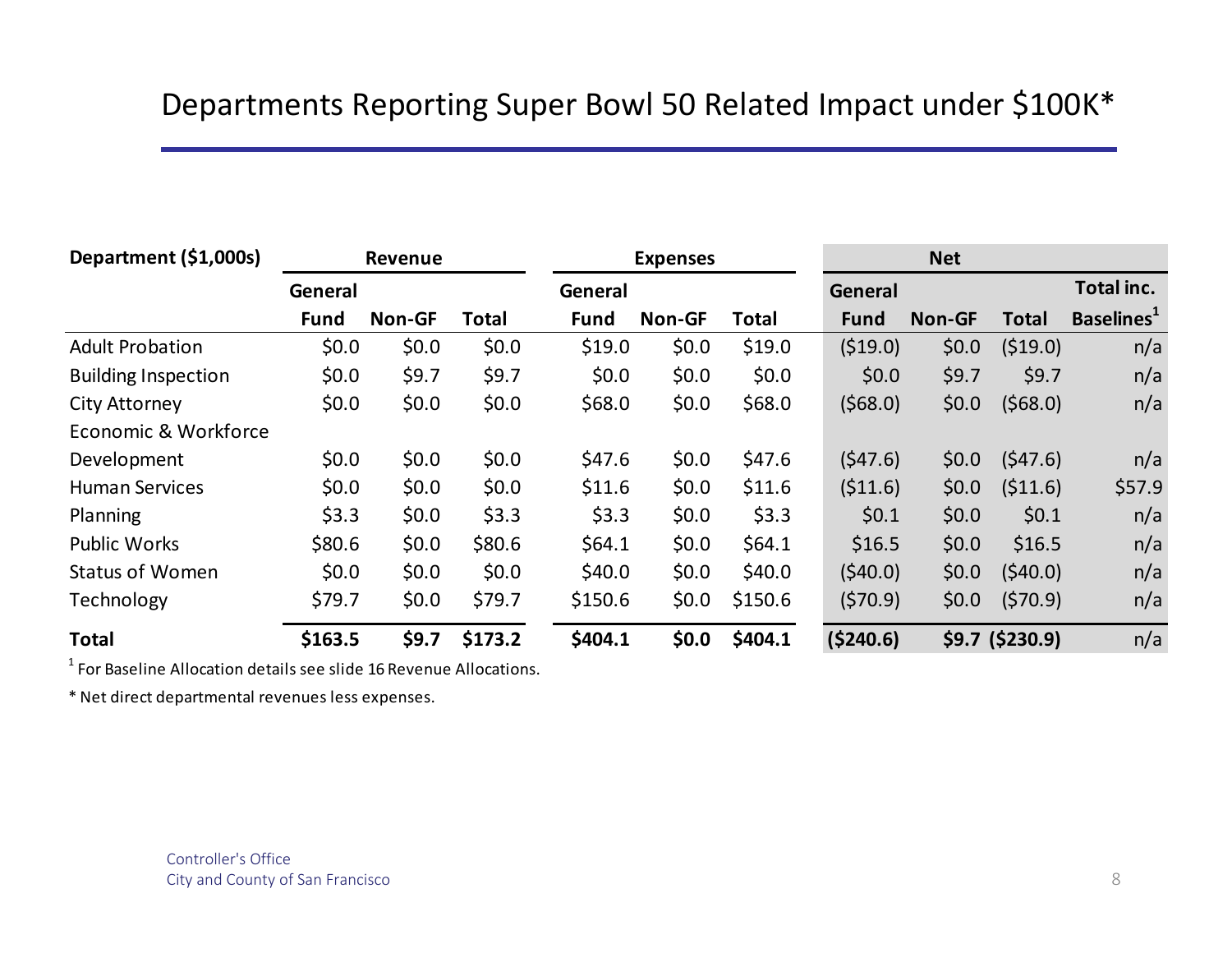# Supplemental Information and Reference Materials

Controller's OfficeCity and County of San Francisco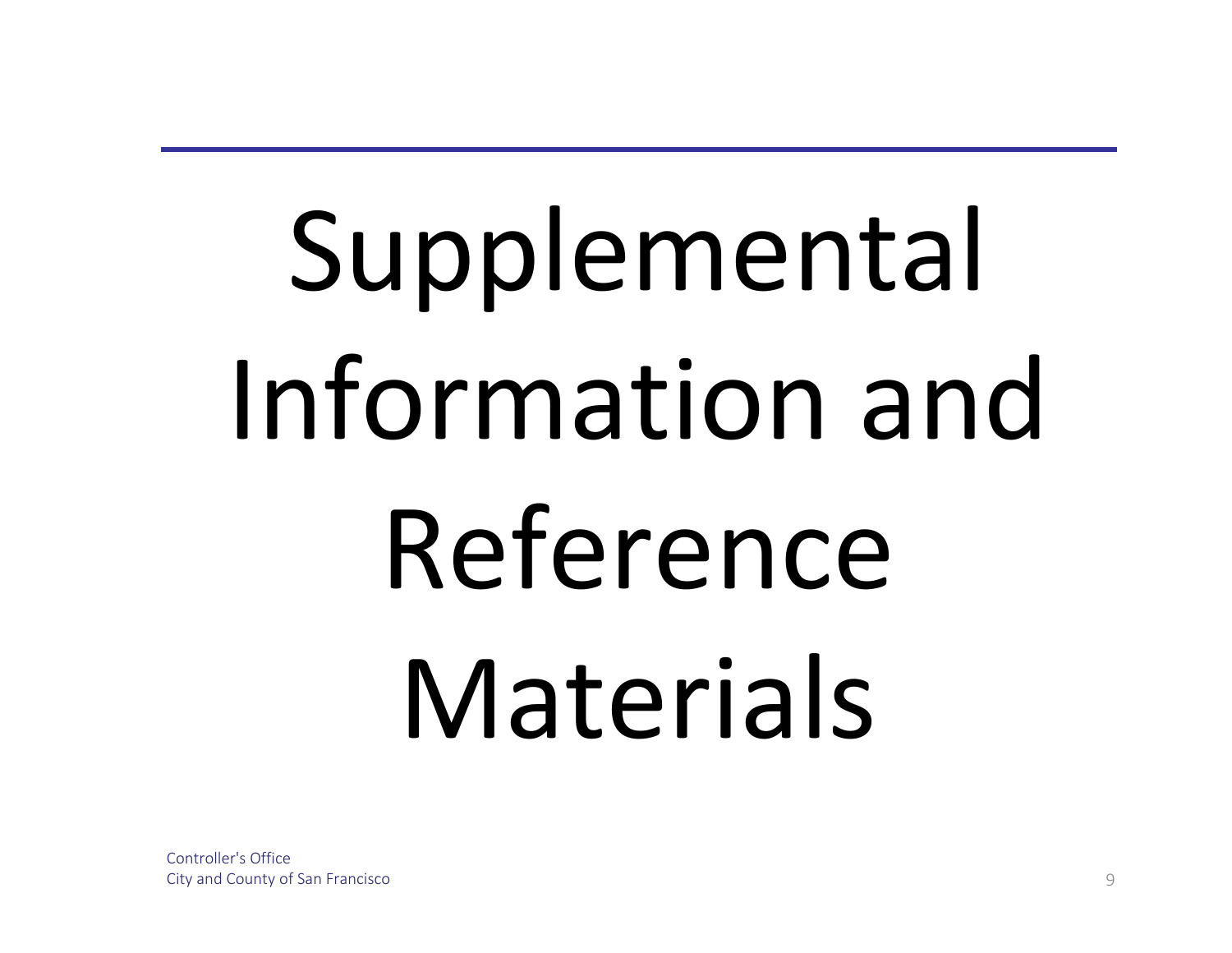Departments Reporting Super Bowl 50 Related Impact under \$100K\*

#### Positive Net Impact <sup>&</sup>lt; \$100K

- $\bullet$ **Building Inspection**: SB 50 permit fees <sup>=</sup> \$9,700
- $\bullet$ **Planning**: SB 50 permit fees <sup>=</sup> \$3,311; Staff costs <sup>=</sup> (\$3,258); Net <sup>=</sup> \$53
- $\bullet$  **Public Works**: Permit revenue <sup>=</sup> \$80,435; Fee for lost keys <sup>=</sup> \$125; Barricade costs <sup>=</sup> (\$32,399); Staff costs <sup>=</sup> (\$31,701); Net <sup>=</sup> \$16,460

#### Negative Net Impact <sup>&</sup>lt; \$100K

- $\bullet$  **Adult Probation**: Overtime costs for staff present at SB 50 event to enforce Public Safety in collaboration with SFPD <sup>=</sup> (\$18,974)
- $\bullet$ **City Attorney**: Support for requesting departments <sup>=</sup> (\$68,038)
- $\bullet$ **Economic & Workforce Development**: Staff costs <sup>=</sup> (\$47,596)
- $\bullet$ **Human Services**: Employee costs for JobsNow public service trainees <sup>=</sup> (\$11,558)
- $\bullet$ **Status of Women**: Public outreach for anti‐human trafficking campaign <sup>=</sup> (\$40,000)
- $\bullet$  **Technology**: Reimbursement from SB 50 Host Committee <sup>=</sup> \$79,656; Overtime Costs for Public Safety Wiring, Communications and miscellaneous <sup>=</sup> (\$89,791); Net <sup>=</sup> (\$10,135)

\* Net direct departmental revenues less expenses, before Baseline Allocations. Impact defined as additional revenues and costs due to SB 50 that otherwise would not have happened. Opportunity costs, resource reallocations and/or impacts on staff productivity due to SB 50 not considered.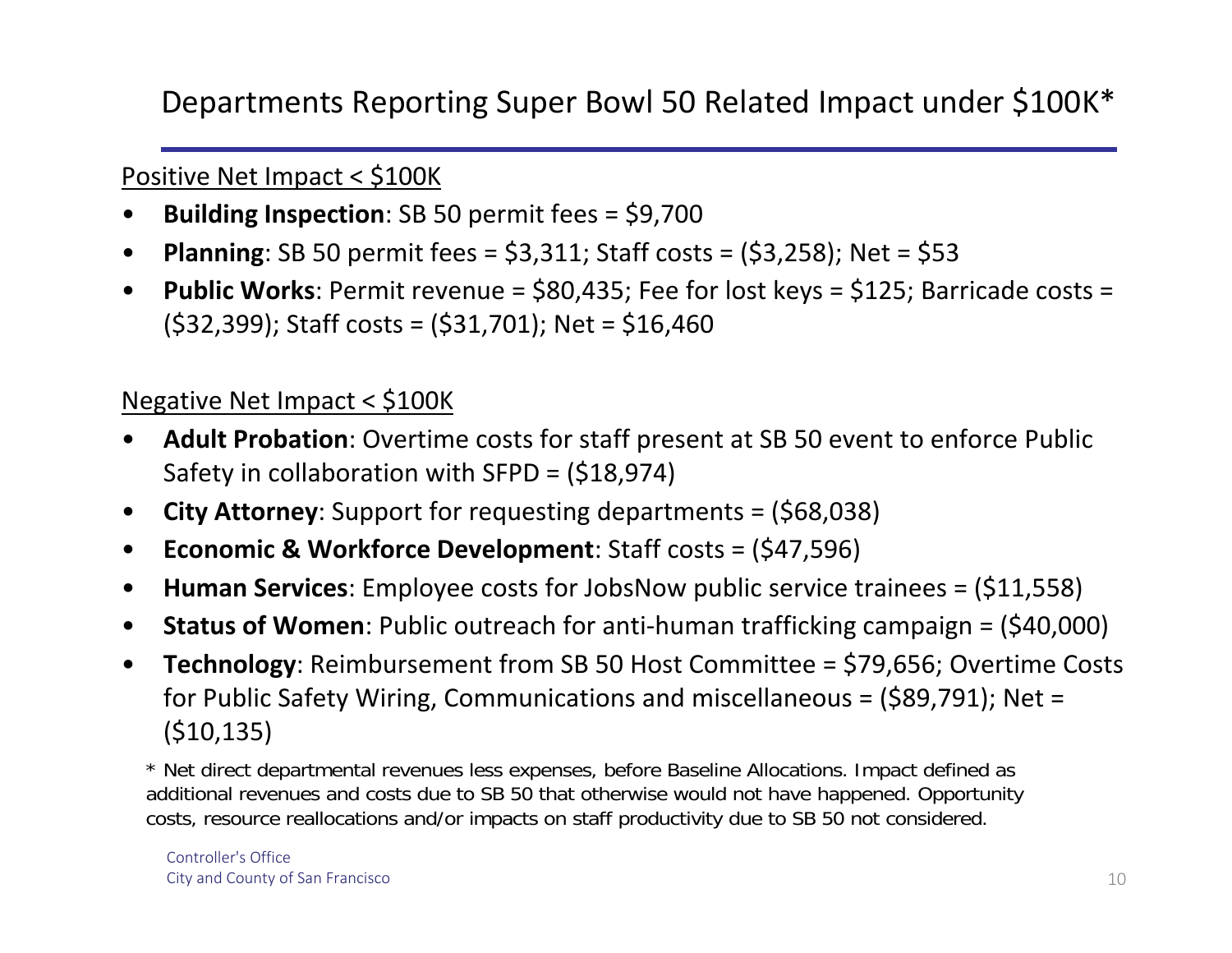#### Assumptions

- •2 persons per room
- •Approximately 34,000 hotel rooms in San Francisco

|              |                                        | Hotel Avg. Daily |                          | Hotel Tax <sup>2</sup> |         |           | Hotel Avg. Daily |                          | Hotel Tax <sup>2</sup> |
|--------------|----------------------------------------|------------------|--------------------------|------------------------|---------|-----------|------------------|--------------------------|------------------------|
|              | <b>Occupancy</b>                       |                  | Rate RevPAR <sup>1</sup> | (51,000s)              |         | Occupancy |                  | Rate RevPAR <sup>1</sup> | (51,000s)              |
| 2/4/16       | 84.2%                                  | \$414.31         | \$348.91                 | \$1,660.8              | 1/28/16 | 75.5%     | \$202.97         | \$153.33                 | \$729.9                |
| 2/5/16       | 88.1%                                  | \$526.47         | \$463.78                 | \$2,207.6              | 1/29/16 | 67.9%     | \$187.62         | \$127.30                 | \$606.0                |
| 2/6/16       | 90.7%                                  | \$531.38         | \$482.00                 | \$2,294.3              | 1/30/16 | 74.0%     | \$183.99         | \$136.17                 | \$648.2                |
| 2/7/16       | 86.6%                                  | \$523.12         | \$452.78                 | \$2,155.2              | 1/31/16 | 60.3%     | \$205.00         | \$123.69                 | \$588.8                |
| Total        |                                        |                  |                          | \$8,318.0              |         |           |                  |                          | \$2,572.8              |
| Net Increase |                                        |                  |                          | \$5,745.2              |         |           |                  |                          |                        |
|              | Short-Term Rental (STR) Impact         |                  |                          | \$424.7                |         |           |                  |                          |                        |
|              | <b>Total SB 50 Estimated Hotel Tax</b> |                  |                          | \$6,169.9              |         |           |                  |                          |                        |

 $^1$  RevPAR is "revenue per available room-night" and is defined as the occupancy rate multiplied by the average daily rate.

 $^2$  Hotel Tax is defined as RevPAR multiplied by the number of hotel rooms in the city (34,000) multiplied by that tax rate (14%).

Note: Hotel Tax Revenue budget at \$384.1million in FY 2015‐16, or \$1.05 million on average per day.

Source for Occupancy %, ADR and RevPAR is SFTravel daily occupancy and room rate data.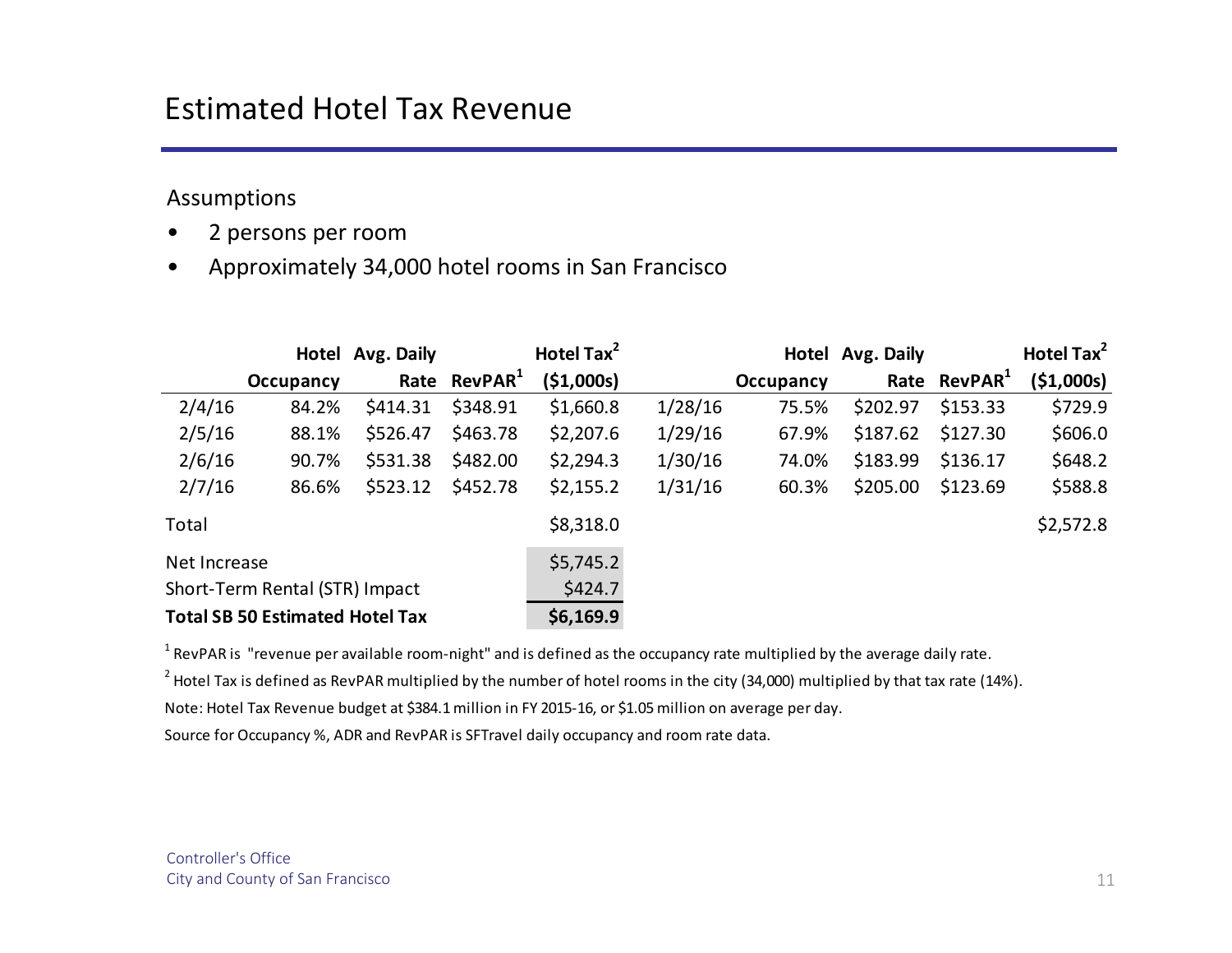- • SB 50 Sales Tax estimate is based on:
	- 1) Estimated spending by SB 50 hotel guests
	- 2) Estimated spending by regional visitors number of visitors based on BART data
- • SB 50 hotel guests assumed to be:
	- 1) All of the additional hotel guests as compared to the preceding weekend
	- 2) 80% of the "typical" number of hotel guests for this time period
- • Estimated Sales Tax based on an assumed \$300 of non‐hotel spending per person per day for SB 50 related hotel guests – this is \$127 more that the regularly assumed \$173 of non‐hotel spending per person per day (figure based on SF Travel Association 2014 Visitor Profile)
- • Sales Tax Revenue budgeted at \$172.9 million in FY 2015‐16, or \$474K on average per day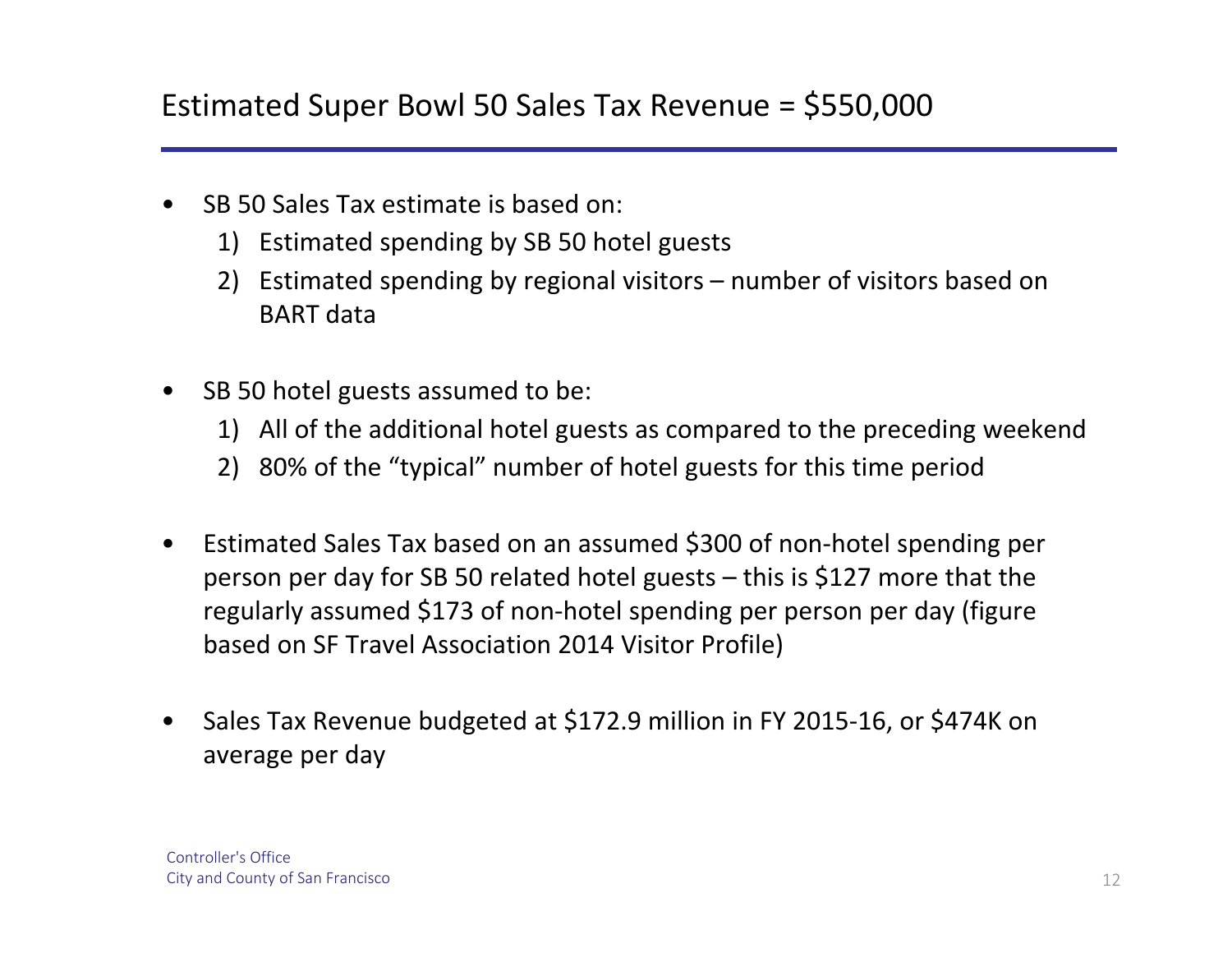|       |                                                        |                     | <b>Per Diem</b> | <b>Est. 1% Sales Tax</b> |
|-------|--------------------------------------------------------|---------------------|-----------------|--------------------------|
|       | <b>Type of Spending</b>                                | <b>Visitor Days</b> | <b>Spending</b> | Generated                |
| $[1]$ | SB 50 Regional Visitors (Day Trips)                    | 219,035             | \$103           | \$225,606                |
| $[2]$ | SB 50 Additional Hotel Occupancy Spending              | 48,839              | \$300           | \$146,516                |
| $[3]$ | SB 50 Hotel Visitors Increased Spending                |                     |                 |                          |
|       | High: 100% of overnight visitors SB 50 event attendees | 188,868             | \$127           | \$239,862                |
|       | Low: 60% of overnight visitors SB 50 event attendees   | 93,785              | \$127           | \$119,107                |
|       |                                                        |                     | High (100%)     | \$610,000                |
|       |                                                        |                     | Low (60%)       | \$490,000                |
|       |                                                        |                     | Midpoint (80%)  | \$550,000                |

[1] **SB 50 Regional Visitors(Day Trips):** represents spending by visitors traveling into the City on BART to attend SB 50 related events. Estimates are derived from increases in BART system exits in downtown San Francisco from January 30, 2016 through February 7, 2016 vs. comparable time period in January 2016. This increase in riders (approx. 277k) is prorated by an assumed 79% of entries from outside of the City based on BART ridership data. The per diem amount represents an estimate of average City day‐tripperspending based on SF Travel data.

- $\lceil 2 \rceil$ **SB 50 Additional Hotel Occupancy Spending:** represents spending by visitors who were induced to come to the City by SB 50, absent SB 50 and related events they would not have come to SF. This is calculated by subtracting occupancy from February 4, 2016 through February 7, 2016 from occupancy during the same period in the prior week. The per diem amount represents an estimate of average SB 50 visitor spending \$300 per day.
- [3] **SB 50 Hotel VisitorsIncreased Spending:** represents spending by visitors attending the SB 50 and related events who are displacing other would be visitors to the City. The exact number of SB 50 visitors staying in hotels is unknown. This range assumes that number is somewhere between 60% and 100% of all hotel visitors from February 4, 2016 through February 7, 2016 based on advance booking information received from SF Travel. The per diem amount represents an estimate of average spending by SB 50 hotel visitors (\$300/day) offset by average spending by non-SB 50 hotel visitors (\$173/day).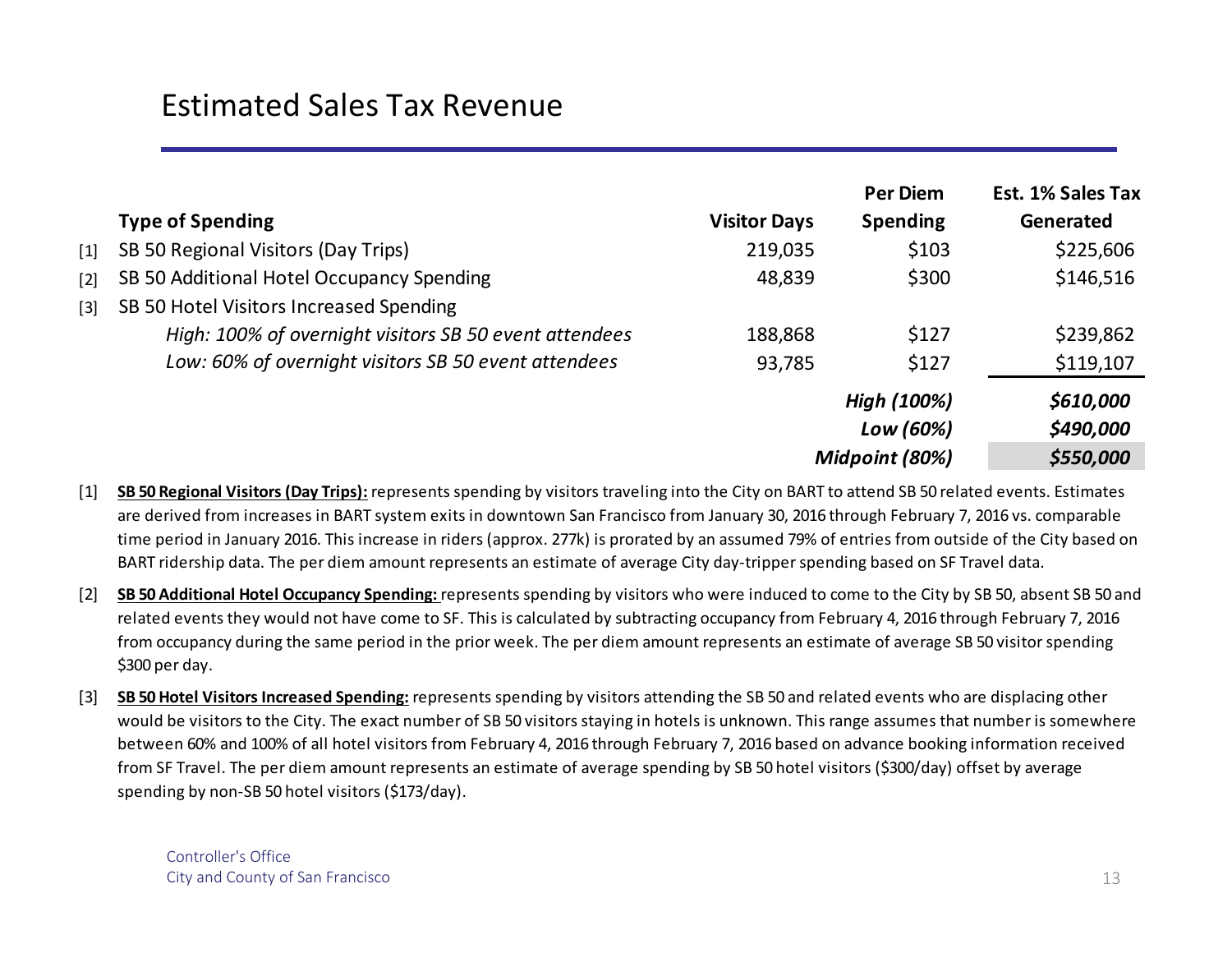$\bullet$  Additional details regarding the hotel occupancy rate, the number of hotel guests and the estimated sales tax data used for item [2] on preceding slide

|                     |              |               | <b>Estimated</b> |         |              |               | <b>Estimated</b> |
|---------------------|--------------|---------------|------------------|---------|--------------|---------------|------------------|
|                     | <b>Hotel</b> |               | 1% Sales Tax     |         | <b>Hotel</b> |               | 1% Sales Tax     |
|                     | Occupancy    | <b>Guests</b> | (\$1,000s)       |         | Occupancy    | <b>Guests</b> | ( \$1,000s)      |
| 2/4/16              | 84.2%        | 57,266        | \$106.7          | 1/28/16 | 75.5%        | 51,370        | \$89.0           |
| 2/5/16              | 88.1%        | 59,903        | \$121.3          | 1/29/16 | 67.9%        | 46,140        | \$80.0           |
| 2/6/16              | 90.7%        | 61,681        | \$121.3          | 1/30/16 | 74.0%        | 50,328        | \$87.2           |
| 2/7/16              | 86.6%        | 58,857        | \$124.6          | 1/31/16 | 60.3%        | 41,030        | \$71.1           |
| Total               |              |               | \$473.9          |         |              |               | \$327.3          |
| <b>Net Increase</b> |              |               | \$146.5          |         |              |               |                  |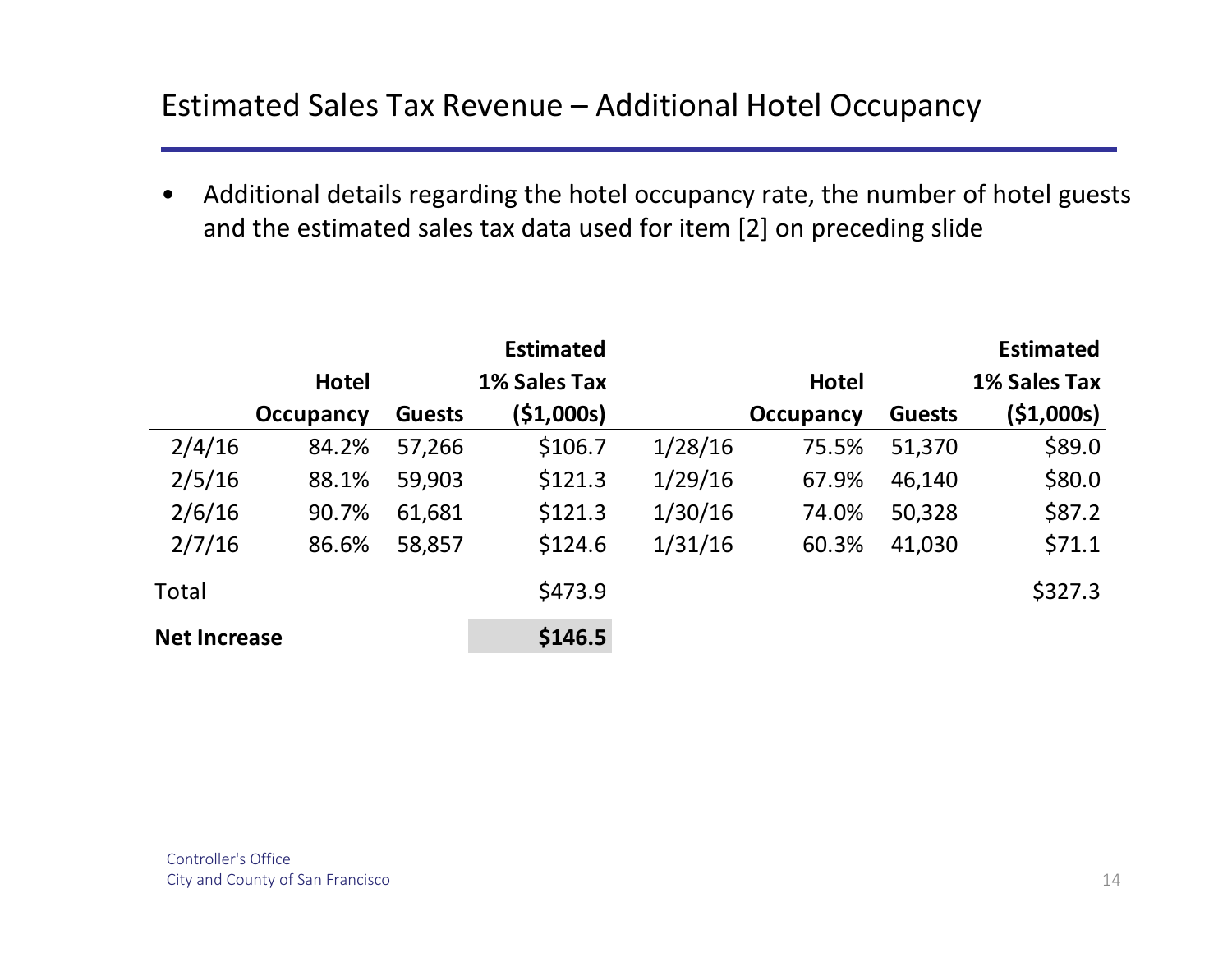# Discretionary General Fund Revenue from Estimated SB 50 Hotel Tax, Sales Tax and SFO Annual Service Payment

| Net Discretionary GF Revenue from Hotel & Sales Tax & SFO ASP |          | \$5,422,711    |
|---------------------------------------------------------------|----------|----------------|
| Baseline Requirements from Discretionary GF Revenue           | 20.3800% | (51,388,029)   |
| Non-CCSF Local Transit & School                               | 1.5000%  | ( \$825,000)   |
| Dedicated Realignment & Public Safety                         | 2.0625%  | (51, 134, 375) |
| <b>Less Non-Discretionary Portion</b>                         |          |                |
| Subtotal - SFO ASP plus Local Sales Tax plus Hotel Tax        |          | \$8,770,115    |
| Non-CCSF Local Transit & School                               | 1.5000%  | \$825,000      |
| Dedicated Realignment & Public Safety                         | 2.0625%  | \$1,134,375    |
| Sales Tax (Local Discretionary Share to General Fund)         | 1.0000%  | \$550,000      |
| Sales Tax                                                     |          |                |
| <b>Hotel Tax</b>                                              | 14.0000% | \$6,169,870    |
| SFO Annual Service Payment (ASP) - Concessions                |          | \$90,870       |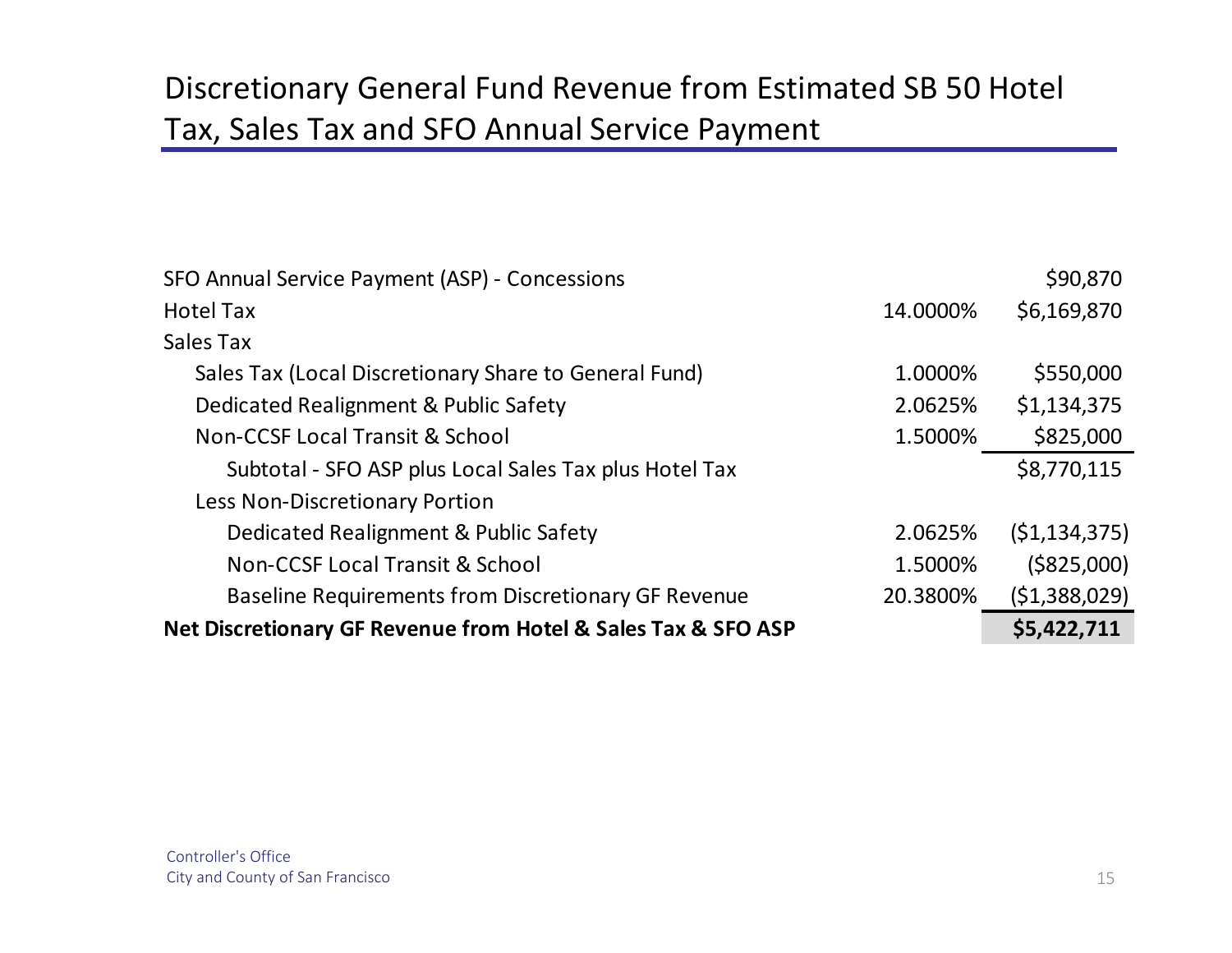## Revenue Allocations – Hotel Tax, Sales Tax and SFO Annual Service Payment (ASP)

#### **San Francisco Sales Tax Rate <sup>=</sup> 8.75%**

4.1875% to State

1.5000% to Non‐CCSF Local Transit & Schools

(0.5% SF County Transportation Authority; 0.5% BART; 0.25% Local Transportation Tax; 0.25% SF Public Financing Authority)

3.0625% to General Fund

2.0625% to Realignment & Public Safety – state formula

**1.0000% is Discretionary General Fund Revenue**

#### **San Francisco Hotel Tax Rate <sup>=</sup> 14%**

The entire 14% is Discretionary General Fund Revenue.

#### **Estimated SB 50 related SFO Annual Service Payment <sup>=</sup> \$90, 870**

#### **Baseline Funding from Discretionary General Fund Budgeted Revenues** (14% Hotel Tax, 1% Sales Tax and SFO ASP)

|                                     | <b>Total Allocated</b>                       | 20.38% | \$1,388,029 |
|-------------------------------------|----------------------------------------------|--------|-------------|
|                                     | SFUSD (PEEF <sup>1</sup> Baseline)           | 0.14%  | \$9,535     |
|                                     | <b>MTA Population Baseline</b>               | 0.29%  | \$19,751    |
|                                     | Disconnected Transitional-Aged Youth         | 0.58%  | \$39,502    |
|                                     | Office of Early Childhood Education (HSA)    | 1.02%  | \$69,470    |
|                                     | SFUSD (PEEF <sup>1</sup> Contribution)       | 2.04%  | \$138,939   |
|                                     | Library                                      | 2.29%  | \$155,966   |
|                                     | <b>Children's Services</b>                   | 4.83%  | \$328,959   |
| 20.38% to Baselines                 | <b>Municipal Transportation Agency (MTA)</b> | 9.19%  | \$625,907   |
| 79.62% to General Fund and Reserves |                                              |        |             |

 $1$  PEEF = Public Education Enrichment Fund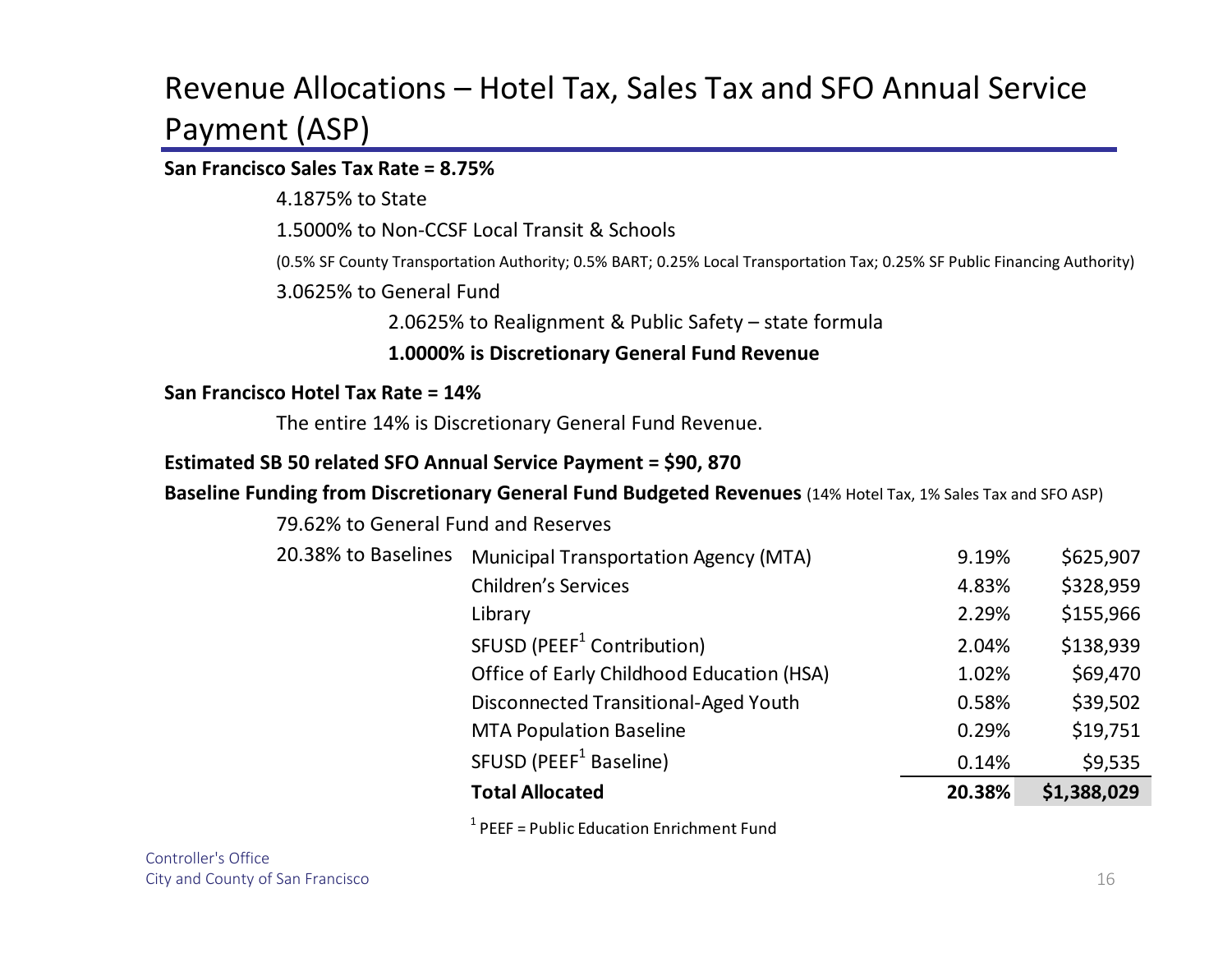## Police – Super Bowl 50 Impact Analysis

|                                             | <b>Overtime</b> |             | <b>Estimated</b><br>Estimated Reimbursement/ |             |
|---------------------------------------------|-----------------|-------------|----------------------------------------------|-------------|
|                                             | <b>Hours</b>    |             | <b>Costs Revenue Amount</b>                  | <b>Net</b>  |
| <b>General Fund</b>                         |                 |             |                                              |             |
| Anticipated Planned Events <sup>12</sup>    | 21,670          | \$1,680,509 | \$0                                          | \$1,680,509 |
| Unanticipated Costs <sup>3</sup>            | 5,588           | \$594,464   | \$31,337                                     | \$563,127   |
| Security Related Enhancements <sup>45</sup> | 8,421           | \$675,885   | \$0                                          | \$675,885   |
| <b>Comp Time</b>                            | 2,092           | \$119,690   | \$0                                          | \$119,690   |
| Subtotal                                    | 37,771          | \$3,070,548 | \$31,337                                     | \$3,039,211 |
| Non-General Fund <sup>6</sup>               | 12,387          | \$960,534   | \$960,534                                    | \$0         |
| <b>Total</b>                                | 50,158          | \$4,031,082 | \$991,871                                    | \$3,039,211 |

 $^{\rm 1}$  Seven planned events: (1) SB City (9 days); (2) NFL Experience (9 days); (3) ESPN Marina Greens (7 days); (4) Media Booth (9 days); (5) NFL Honors Night; (6) Owners Event; (7) Treasure Island Players Party.

 $^{2}$  Costs exceeded initial estimate due to larger attendance at SB City, especially during the concerts.

 $^3$  Events / Crowd sizes exceeded projections or capacity requiring additional officers. The revenue amount of \$31,337 is for the 14.7% Admin Fee for 10B Overtime Third Party Payor Events.

 $^4$  Security protocols added after San Bernardino and Paris attacks.

 $^5$  Reimbursement request for the cost of the security protocol enhancements added has been submitted to Urban Areas Security Initiative (UASI). The reimbursement amount of \$675,885 is pending consideration.

 $^6$  Federal, State, and 10B Overtime Third Party Payor Funds; SFPD Overtime Costs for SFO not included here (that \$235,653 included as part of SFO Departmental Expenses).

Note: Date range is Sat, Jan 30, 2016 to Sun, Feb 7, 2016.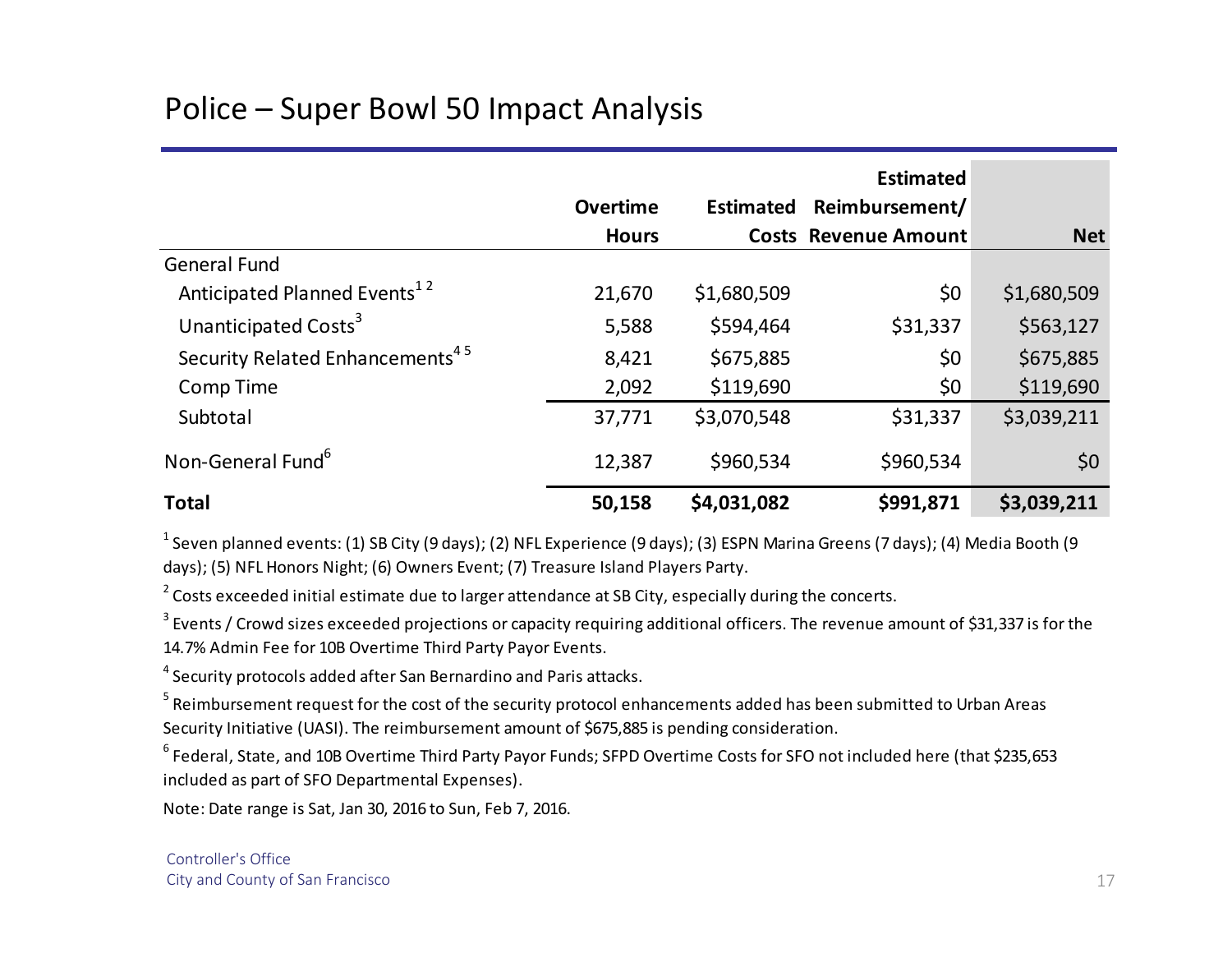### Port of SF – Super Bowl 50 Impact Analysis

|                                          | <b>Revenue</b> | <b>Expenses</b> | <b>Net</b>  |
|------------------------------------------|----------------|-----------------|-------------|
| Port Direct Labor <sup>1</sup>           | \$0            | \$182,134       | (5182, 134) |
| Non-Personnel Service Costs <sup>2</sup> | \$0            | \$10,892        | (510,892)   |
| License Fees <sup>3</sup>                | \$94,000       | \$0             | \$94,000    |
| Parking Meters <sup>4</sup>              | \$12,000       | \$0             | \$12,000    |
| Port Percentage Rents <sup>5</sup>       | \$98,500       | \$0             | \$98,500    |
| Other Participation Income <sup>6</sup>  | \$91,250       | \$0             | \$91,250    |
| <b>Total</b>                             | \$295,750      | \$193,026       | \$102,724   |

 $^1$  Total of 2,564 hours; includes salary and fringe for existing staff for SB 50 planning, preparations, event support Emergency Operations Center (EOC) and Department Operations Center (DOC) mobilizations; includes comp time hours.

<sup>2</sup> Security (\$7,257); Copying (\$192); Cleaning of conference room (\$3,443).

 $^3$  Net license fees received per SF Port Real Estate. Participation rents from tenant events, if any, may be reportable under applicable lease provisions for such use.

 $^4$  Portwide parking meter revenues increased; indicates more than full offset of meter revenue lost from street closures in the event area.

 $^5$  Estimated revenue based on 5% increase in February 2016 as compared to average total rents for Jan 2016, Feb 2015, and Jan 2015. February 2016 total rent was approximately \$1.97million.

 $^6$  For Pier 27 JRH Cruise Terminal, the Port receives 50% split of event revenues; Gross special events SB 50 revenue from 2/2‐2/7/16 was \$182,500.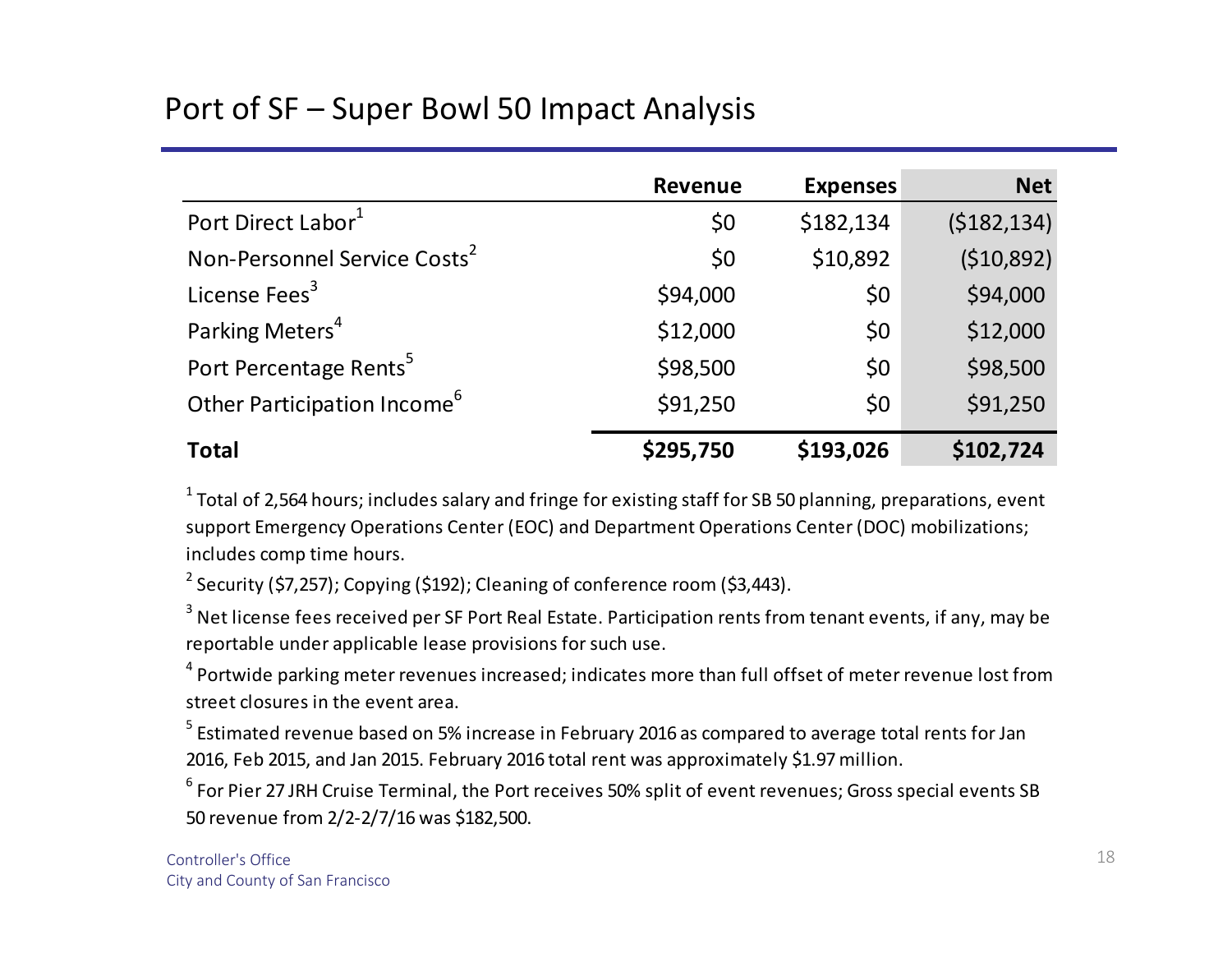| Revenue                                               | <b>Actuals</b> | <b>Expenses</b>                  | <b>Actuals</b> |
|-------------------------------------------------------|----------------|----------------------------------|----------------|
| <b>Meter Revenue Loss</b>                             | (562,400)      | <b>Transit Costs</b>             |                |
| Parking Citation Revenue Loss                         | (5477, 457)    | Labor-Services <sup>2</sup>      | \$1,602,213    |
| Fare Revenue Increase <sup>1</sup>                    | \$198,122      | Non Labor (Prof Svcs/Supplies)   | \$2,111        |
| <b>Special Events Sales</b>                           | \$1,855        | sub-total                        | \$1,604,324    |
| <b>Subtotal Revenue</b>                               | ( \$339, 880)  |                                  |                |
|                                                       |                | <b>Sustainable Streets Costs</b> |                |
| Other SB 50 Revenues Assumed in Budget                |                | Labor-Enforcement <sup>2</sup>   | \$536,196      |
| SB 50 Street Closure Permit Applications <sup>3</sup> | \$4,136        | Labor-Others <sup>2</sup>        | \$66,447       |
| MTA Service Fees <sup>4</sup>                         |                | Non Labor (Prof Svcs/Supplies)   | \$96,057       |
| Dick Clark Productions (NFL Honors Awards)            | \$6,897        | sub-total                        | \$698,700      |
| Pier 70 Partners (Concerts on 2/4 & 2/5)              | \$4,023        |                                  |                |
| SF Giants (Metallica Concert)                         | \$18,653       | <b>Communications Costs</b>      |                |
| Subtotal Revenue                                      | \$33,709       | Non Labor (Prof Svcs/Supplies)   | \$143,101      |
|                                                       |                | sub-total                        | \$143,101      |
| <b>Total Revenues</b>                                 | ( \$306, 171)  |                                  |                |
|                                                       |                | <b>Planning/Meeting Costs</b>    |                |
| <b>MTA Baseline Allocation</b>                        | \$625,907      | Labor                            | \$14,922       |
| MTA Population Baseline Allcocation                   | \$19,751       | Non Labor (Prof Svcs/Supplies)   | \$14,499       |
| <b>Total MTA Baseline Allocation</b>                  | \$645,658      | sub-total                        | \$29,421       |
|                                                       |                | Permit & Service Costs           | \$33,709       |
|                                                       |                | <b>Total Expenses</b>            | \$2,509,255    |
|                                                       |                | <b>Net Revenue less Expenses</b> | ( \$2,815,426) |
|                                                       |                | <b>Net After Baseline</b>        | ( \$2,169,768) |

#### Municipal Transportation Agency – Super Bowl 50 Impact Analysis

 $1$  Estimate based on change from prior week.

 $^2$  Includes \$94,905 in comp time expenses (\$13,927 in Labor-Services, \$52,804 in Labor-Enforcement, \$28,174 in Labor-Others).

 $^3$  Direct Labor plus Direct Non-Labor plus CPI plus Agency Overhead - applied to all fees.

 $^4$  Based on actual staff plus overhead costs (e.g. PCOs, Traffic signage, Transit re-routing, ISCOTT planning, Street closures, Traffic management/direction, Communication/noticing).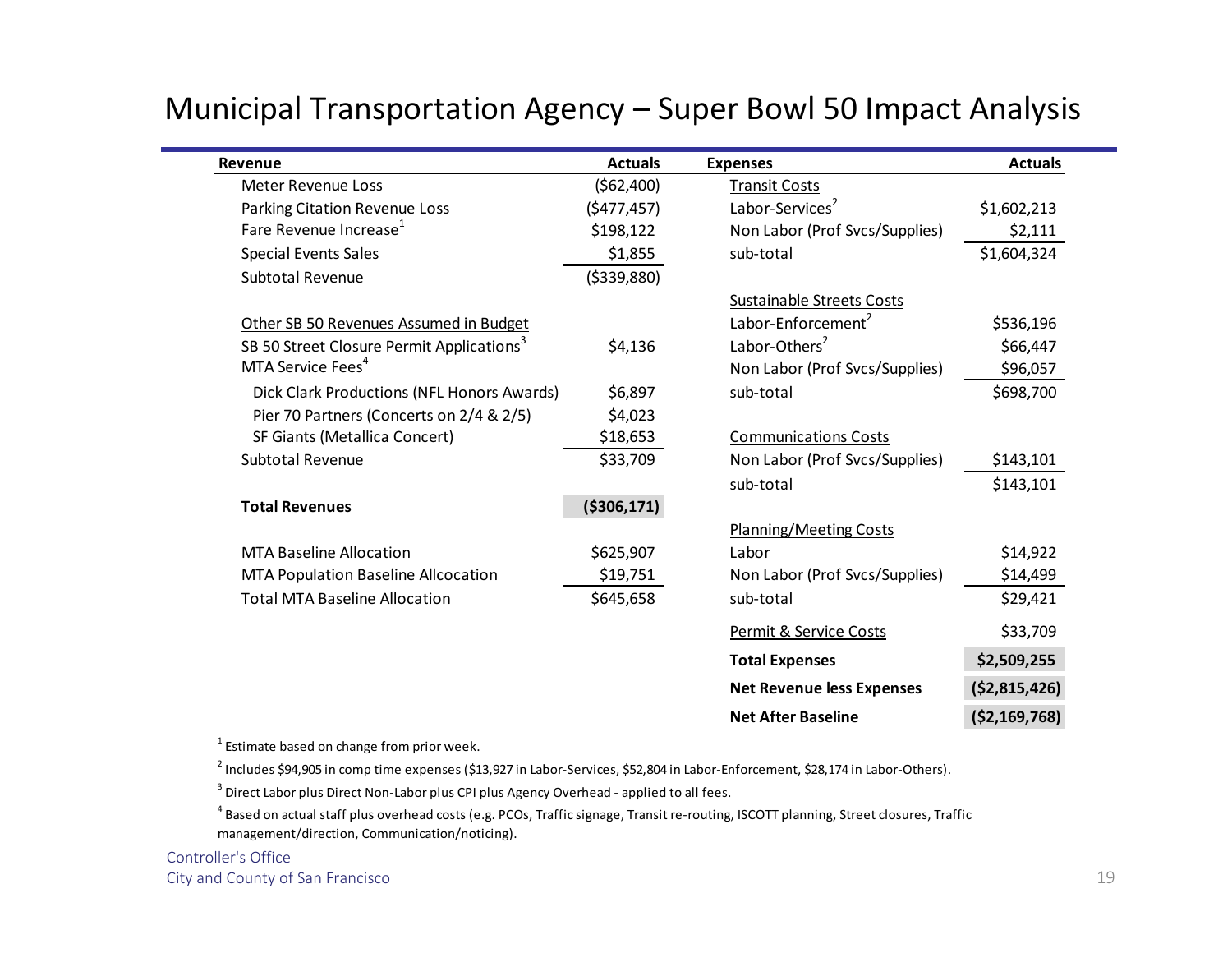#### San Francisco International Airport – Super Bowl 50 Impact Analysis

| Category                                        | Revenue         |
|-------------------------------------------------|-----------------|
| <b>Airline Landing Fees</b>                     | \$617,166       |
| <b>Passenger Facility Charges</b>               | \$493,528       |
| FBO (Signature Flight Support)                  | \$29,058        |
| Food & Beverage Concessions                     | \$80,836        |
| <b>Retail Concessions</b>                       | \$46,378        |
| <b>Rental Cars</b>                              | \$69,092        |
| Transportation and Facilities Fee (AirTran Fee) | \$92,349        |
| <b>Ground Transportation Trip Fees</b>          | \$230,993       |
| <b>Public Parking</b>                           | \$178,502       |
| Total Revenue <sup>1</sup>                      | \$1,837,901     |
|                                                 |                 |
| Category                                        | <b>Expenses</b> |
| Signage - Graphics                              | \$3,100         |
| Signage - Printing                              | \$8,994         |
| <b>Flyers - Printing</b>                        | \$1,264         |
| <b>Volunteer and Wag Brigade Uniforms</b>       | \$7,564         |
| New South Parking Tow Tents                     | \$7,635         |
| SFPD Overtime (3,266 hours)                     | \$235,653       |
| Custodial Overtime (280 hours)                  | \$11,687        |
| Airport Duty Manager Overtime (4 hours)         | \$356           |
| EOC Communications Center (13 hours)            | \$766           |
| Volunteers (337 hours)                          | \$22,436        |

\$90,870 of the \$1,837,901 Total Revenue amount accrues to the City's General Fund as part of SFO's Annual Service Payment.

The remaining \$1,747,031 of Revenue remains with SFO.

The \$299,455 in Expenses are all SFO non‐General Fund costs.

**Net Revenue less Expenses is \$1,538,446**

 $^1$  \$90,870 of this amount will go to the General Fund via the Annual Service Payment from SFO to City.

> Controller's OfficeCity and County of San Francisco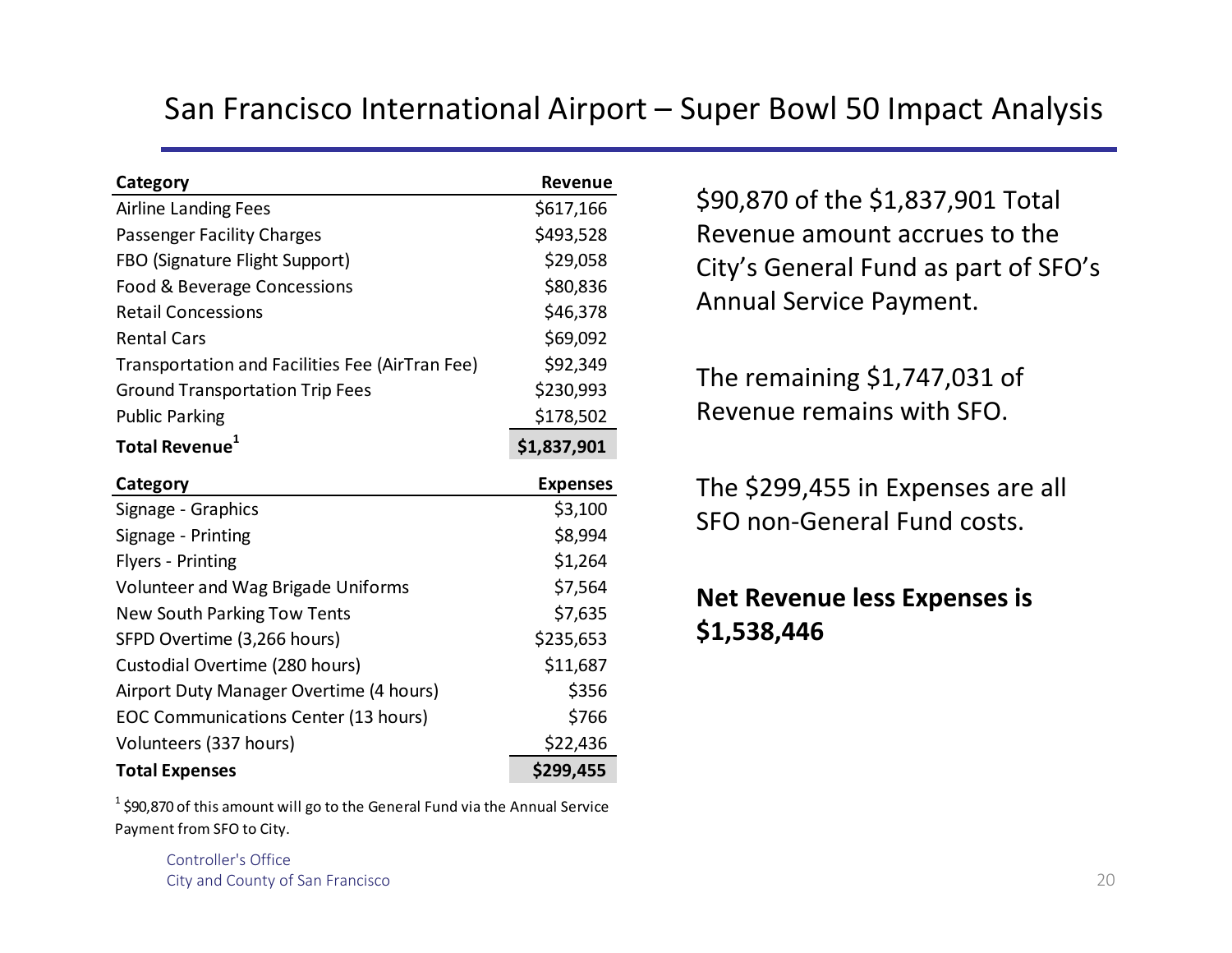#### San Francisco International Airport – Super Bowl 50 Impact Analysis

|                                        | 9 Days (Monday - Tuesday in February) |                |  |                            |                |              |                        |       |       |
|----------------------------------------|---------------------------------------|----------------|--|----------------------------|----------------|--------------|------------------------|-------|-------|
| Passengers:                            | 2015 Adjusted Baseline <sup>1</sup>   |                |  | 2016 Super Bowl            |                |              | Variance %<br>Variance |       |       |
| Enplaned                               | 520,127                               |                |  | 586,014                    |                |              | 65,887                 | 12.7% |       |
| Deplaned                               | 521,945                               |                |  | 583,809                    |                |              | 61,864                 | 11.9% |       |
| <b>Total Passengers</b>                | 1,042,072                             |                |  | 1,169,823<br>127,751       |                |              | 12.3%                  |       |       |
| Revenue:                               | \$ to Tenant                          | Rev to Airport |  | \$ to Tenant               | Rev to Airport | \$ to Tenant | Rev to Airport         |       |       |
| <b>Airline Landing Fees</b>            | n/a                                   | \$3,262,481    |  | n/a                        | \$3,879,646    |              | \$617,166              |       | 18.9% |
| FBO (Signature Flight Support)         | n/a                                   | \$272,484      |  | n/a                        | \$301,542      |              | \$29,058               |       | 10.7% |
| Passenger Facility Charges (PFC)       | n/a                                   | \$4,025,732    |  | n/a                        | \$4,519,260    |              | \$493,528              |       | 12.3% |
| Food & Beverage Concessions            | $$4,514,703$ <sup>2</sup>             | \$541,764      |  | $$5,188,334$ <sup>2</sup>  | \$622,600      | \$673,630    | \$80,836               | 14.9% | 14.9% |
| <b>Retail Concessions</b>              | $$2,590,233$ <sup>2</sup>             | \$310,828      |  | $$2,976,717$ <sup>2</sup>  | \$357,206      | \$386,484    | \$46,378               | 14.9% | 14.9% |
| <b>Rental Cars</b>                     | $$11,505,717$ <sup>3</sup>            | \$1,150,572    |  | $$12,196,633$ <sup>3</sup> | \$1,219,663    | \$690,916    | \$69,092               | 6.0%  | 6.0%  |
| Airtrain Fee                           | n/a                                   | \$783,807      |  | n/a                        | \$876,156      |              | \$92,349               |       | 11.8% |
| <b>Ground Transportation Trip Fees</b> | n/a                                   | \$489,301      |  | n/a                        | \$720,294      |              | \$230,993              |       | 47.2% |
| <b>Public Parking</b>                  | n/a                                   | \$2,216,241    |  | n/a                        | \$2,394,743    |              | \$178,502              |       | 8.1%  |
| <b>Total Revenue</b>                   | \$18,610,653                          | \$13,053,210   |  | \$20,361,683               | \$14,891,111   | \$1,751,030  | \$1,837,901            | 9.4%  | 14.1% |
| Annual Service Payment (ASP)           | n/a                                   | \$706,306      |  | n/a                        | \$797,176      |              | \$90,870               |       | 12.9% |

 $^1$  Raised February 2015 baseline by 3.1% to account for "normal" passenger growth. This increases baseline revenue estimates as well.

 $^2$  Terminal food & beverage and retail concession gross sale is estimated based on a 12% margin on the tenant's gross sales.

 $^3$  Rental car gross sale is estimated based on a 10% margin on the rent to the airport.

 $^4$  ASP estimated as 15% of Concession Revenue as defined in Lease Agreements (Food & Beverage, Retail, Rental Cars, Ground Transportation and Parking).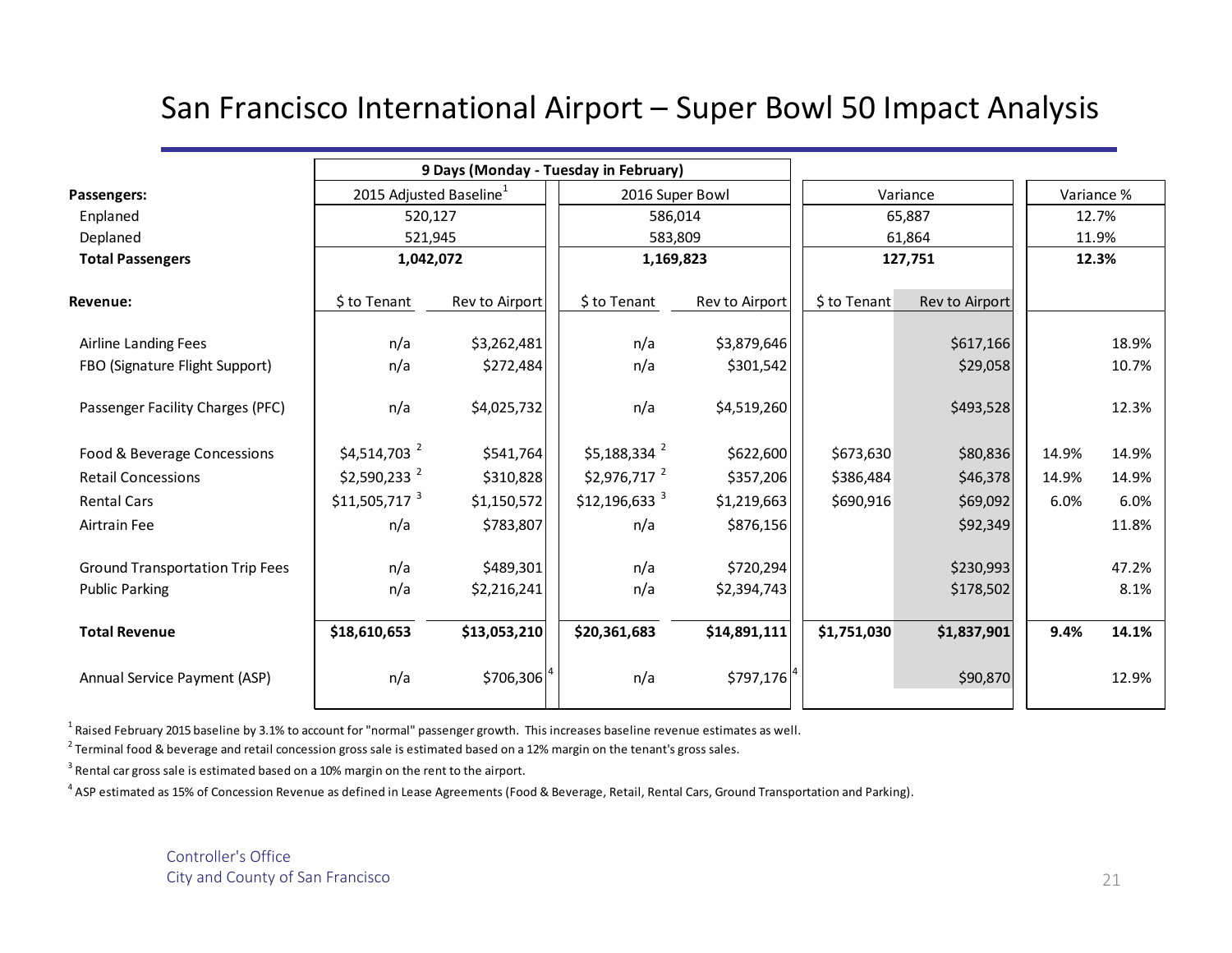#### Recreation & Park – Super Bowl 50 Impact Analysis

| <b>Revenue</b>                                                                 |           |
|--------------------------------------------------------------------------------|-----------|
| NFL Flag Football at Beach Chalet Soccer Fields - Facility Fees                | \$13,680  |
| <b>ESPN at Marina Green</b>                                                    | \$28,080  |
| <b>Sponsor Activation at Union Square</b>                                      | \$51,954  |
| ATT and Verizon Cells On Wheels (COWs)                                         | \$10,600  |
| Uber Flag Football Game at Kimbell                                             | \$260     |
| Youth Flag Football Practices at Kimbell and Beach                             | \$300     |
| Nike Running Event at Kezar                                                    | \$6,965   |
| Kettel One Event at Kezar                                                      | \$6,582   |
| Super Bowl City - Invoiced Host Committee for fees, turf regeneration and etc. | \$96,247  |
| <b>Total Revenue</b>                                                           | \$214,668 |

| <b>Labor &amp; Non-Labor Costs</b>                                                        |          |
|-------------------------------------------------------------------------------------------|----------|
| <b>Actual Labor Costs</b>                                                                 | \$36,680 |
| Estimate Labor and Non-labor costs for replanting two 36" trees at Sue Bierman (on-going) | \$896    |
| Estimated Labor Costs for Turf Regeneration at Sue Bierman (on-going)                     | \$20,278 |
| Estimated Non-Labor cost for Turf Regeneration at Sue Bierman (on-going)                  | \$35,014 |
| <b>Total Labor &amp; Non-Labor Costs</b>                                                  | \$92,868 |

| <b>Net Revenue less Expenses</b> | \$121,800 |
|----------------------------------|-----------|
|----------------------------------|-----------|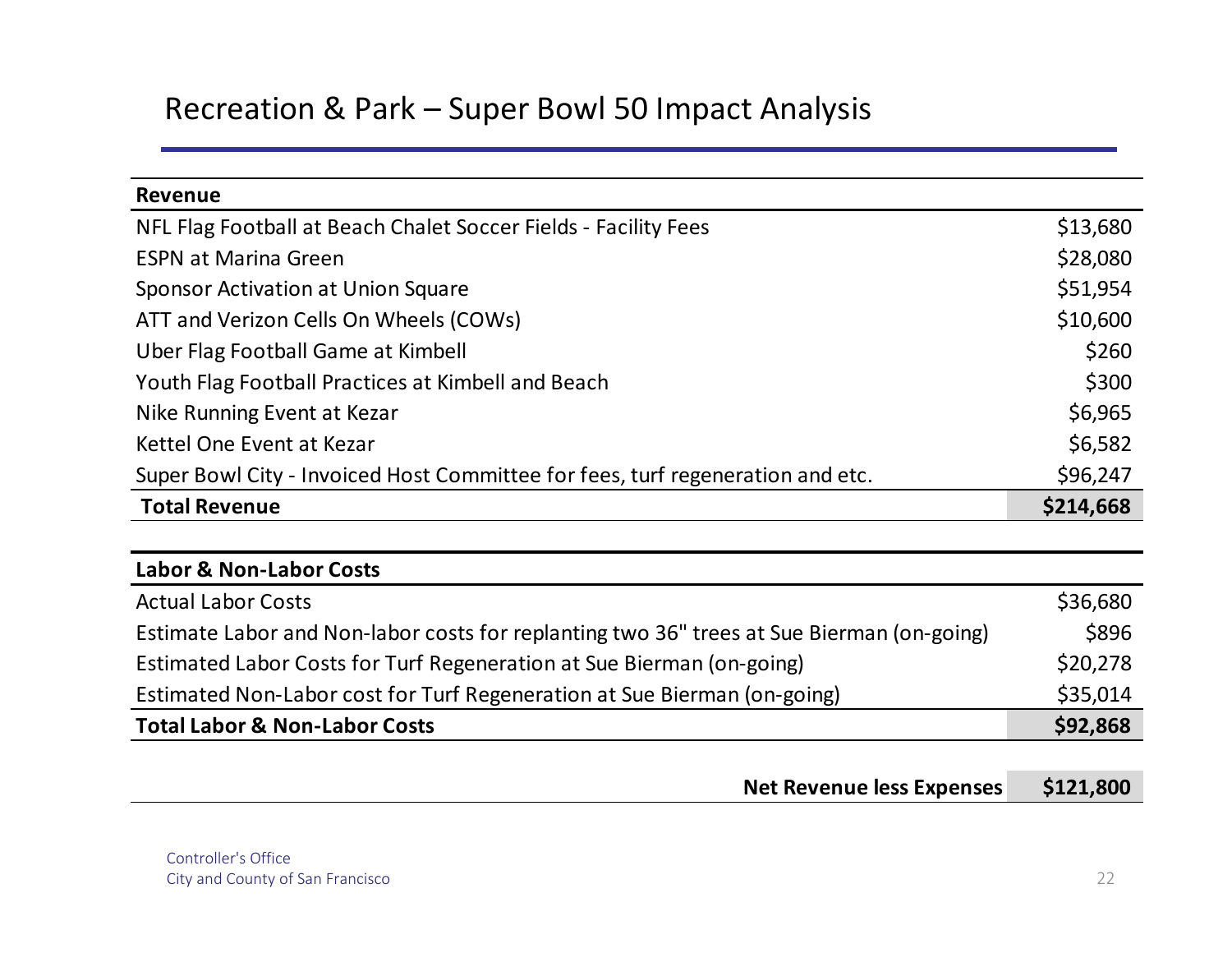#### **Revenues Costs Net**General FundEntertainment Commission  $$2,946^1$   $$90$   $$2,946$ Non‐General FundTreasure Island Development Authority  $\sim$  \$88,750<sup>2</sup> \$3,584<sup>3</sup> \$85,166 **Convention Facilities**  $$1,385,807^4$   $$879,650^5$   $$506,157$ City Hall Events  $$86,812^6$  \$22,130<sup>7</sup> \$64,682 Subtotal Non‐General Fund \$1,561,369 \$905,364 \$656,005

#### City Admin & Convention Facilities – Super Bowl 50 Impact Analysis

#### **Total \$1,564,315 \$905,364 \$658,951**

 $^{1}$  Loudspeaker & event permits for six SB 50 concerts.

 $^2$  \$49k permit fee for NFL commissioner's party (1,200-1,500), \$20k permit for Maxim SB Party (2,000-3,000), \$12k parking lot rental fee, and \$7,500 in permits for mobile cell sites.

 $^3$  Signage, barricades, and contracted event staffing (\$1,685). TIDHI (\$1,900).

 $^4$  Revenues from rent \$911k, food and beverage \$291k, and ancillary services \$184k.

 $^5$  Contractor labor costs.

 $^6$  Invoiced charges for rent, security, and labor.

 $<sup>7</sup>$  Direct labor charges.</sup>

Note: SB 50 did result in the displacement of <sup>a</sup> previously reserved event at the Moscone Center. The SPIE (International Society for Optical Engineering) Photonics West Conference was moved back two weeks to Feb 13‐ 18, 2016. The \$180K cost incurred to SPIE for this date change was paid for by Moscone Expansion District (MED).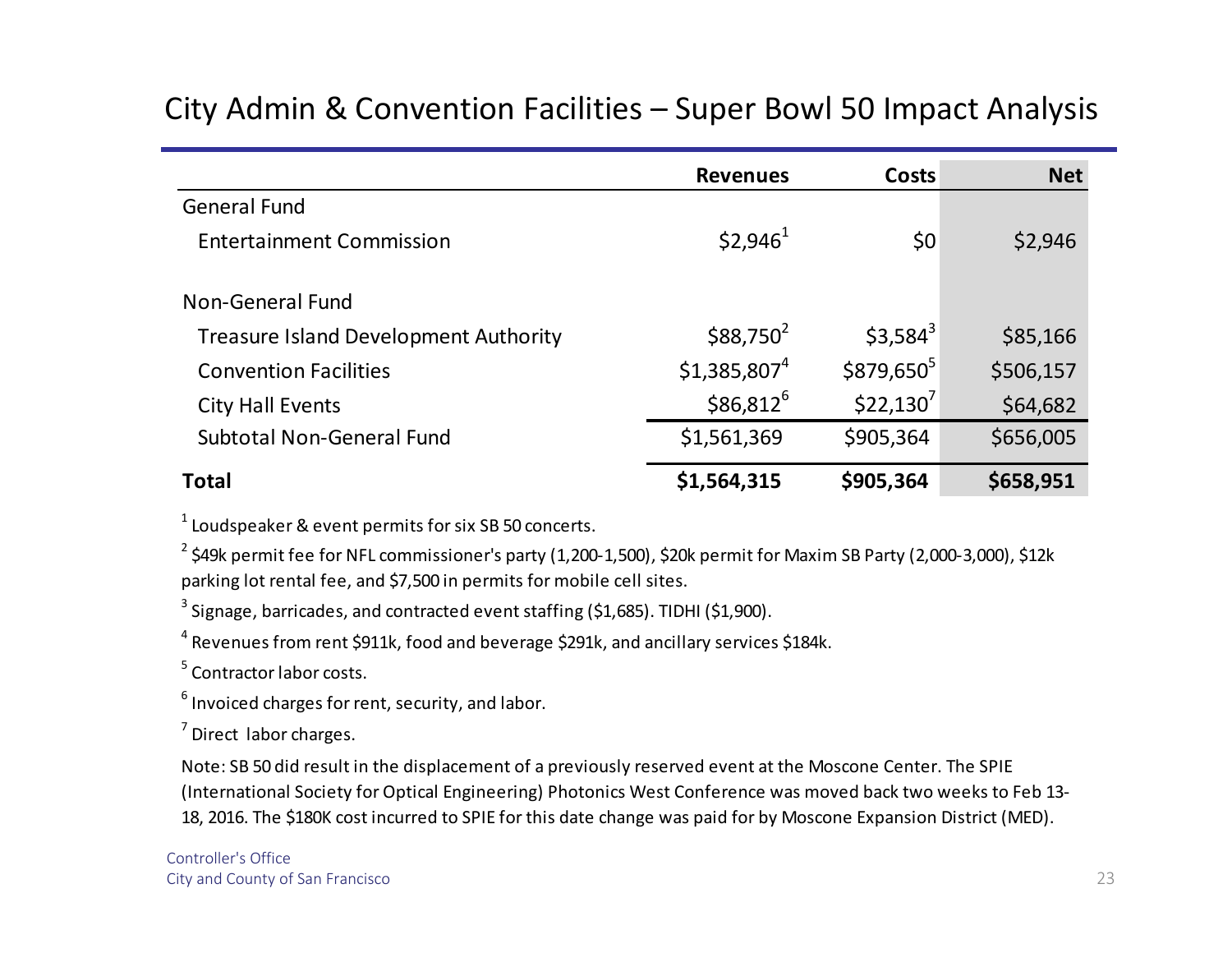#### Personnel Costs

| <b>Total SB 50 Related Costs</b>               | \$244,851 |
|------------------------------------------------|-----------|
| <b>Cleaning &amp; Custodial Services</b>       | \$3,080   |
| <b>Materials &amp; Supplies</b>                | \$124     |
| Food                                           | \$7,749   |
| Equipment (XYBIX - Standby Emergency Services) | \$1,440   |
| Subtotal - Personnel                           | \$232,458 |
| Sheriff Station @ 1011 Turk - Overtime Costs   | \$34,835  |
| <b>Overtime Costs &amp; Fringe</b>             | \$109,338 |
| Comp Time Salary & Fringe Cost Equivalent      | \$26,004  |
| <b>Temp Salary &amp; Fringe</b>                | \$62,281  |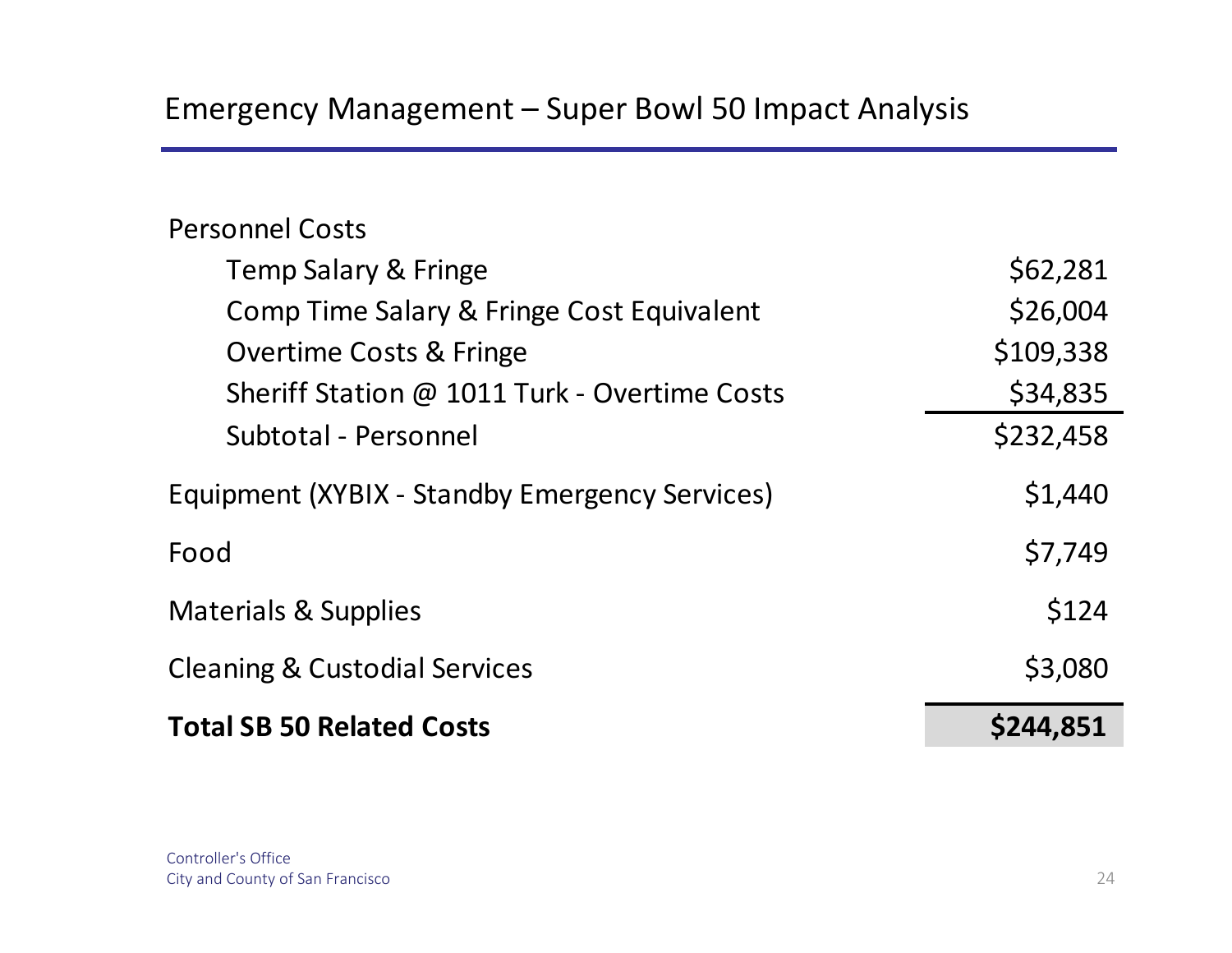#### Fire – Super Bowl 50 Impact Analysis

- $\bullet$  Overtime hours were primarily for additional EMS ambulance staff so that the regular 911 ambulance system was not impacted.
- $\bullet$  Staff provided for the Emergency Operations Center (EOC) and <sup>a</sup> number of command posts throughout the City.
- $\bullet$  Two main SB 50 event locations, Super Bowl City and NFL Experience, were staffed during all hours of operation.
- • Fire suppression staff, hazardous materials crews, tactical teams and other resources as needed were also provided to the two main venues in additional to medical staff.

|                                 | <b>Estimated</b> |                 |                  |              |
|---------------------------------|------------------|-----------------|------------------|--------------|
|                                 | Reimbursements/  | <b>Overtime</b> | <b>Estimated</b> |              |
|                                 | <b>Revenue</b>   | <b>Hours</b>    | <b>Costs</b>     | <b>Net</b>   |
| <b>General Fund</b>             |                  |                 |                  |              |
| Personnel <sup>1</sup>          | \$37,510         | 4,592           | \$407,553        | ( \$370,043] |
| <b>Materials &amp; Supplies</b> |                  |                 |                  | \$0          |
| Revenues                        |                  |                 |                  | \$0          |
| <b>GF Subtotal</b>              | \$37,510         | 4,592           | \$407,553        | ( \$370,043] |
| <b>Non-General Fund</b>         | \$0              | $\overline{0}$  | \$0              | \$0          |
| <b>Total</b>                    | \$37,510         | 4,592           | \$407,553        | (\$370,043)  |

 $^{\rm 1}$  Reimbursement amount from SB 50 Host Committee for resources and services provided specifically per their request.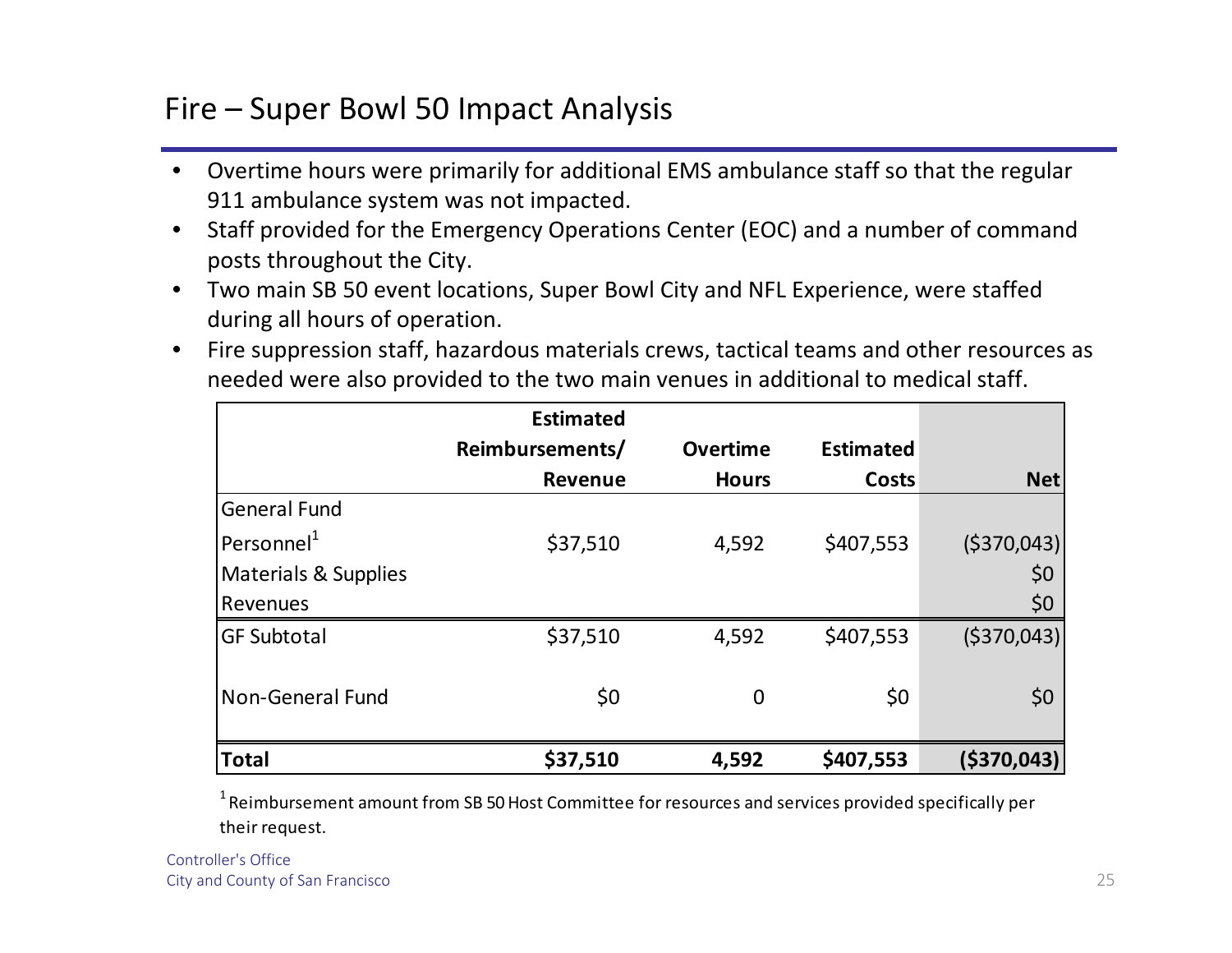## Public Health – Super Bowl 50 Impact Analysis

|                                   | <b>Estimated</b> |                 |                  |               |
|-----------------------------------|------------------|-----------------|------------------|---------------|
|                                   | Reimbursements/  | <b>Overtime</b> | <b>Estimated</b> |               |
|                                   | Revenue          | <b>Hours</b>    | <b>Costs</b>     | <b>Net</b>    |
| <b>General Fund</b>               |                  |                 |                  |               |
| $ $ Personnel $^1$                |                  | 77              | \$215,872        | (5215, 872)   |
| Materials & Supplies <sup>2</sup> |                  |                 | \$3,141          | (53, 141)     |
| Revenues <sup>3</sup>             | \$20,815         |                 |                  | \$20,815      |
| <b>GF Subtotal</b>                | \$20,815         | 77              | \$219,014        | (\$198,199)   |
| <b>Non-General Fund</b>           | \$0              | $\mathbf 0$     | \$0              | \$0           |
| Total                             | \$20,815         | 77              | \$219,014        | ( \$198, 199] |

 $^1$ Includes regular, overtime and compensatory time salaries and fringe benefits; overtime hours include comp time.

 $^{2}$  Cost of materials and supplies for sobering center.

 $^3$  Revenue from inspection fees for temporary food facilities.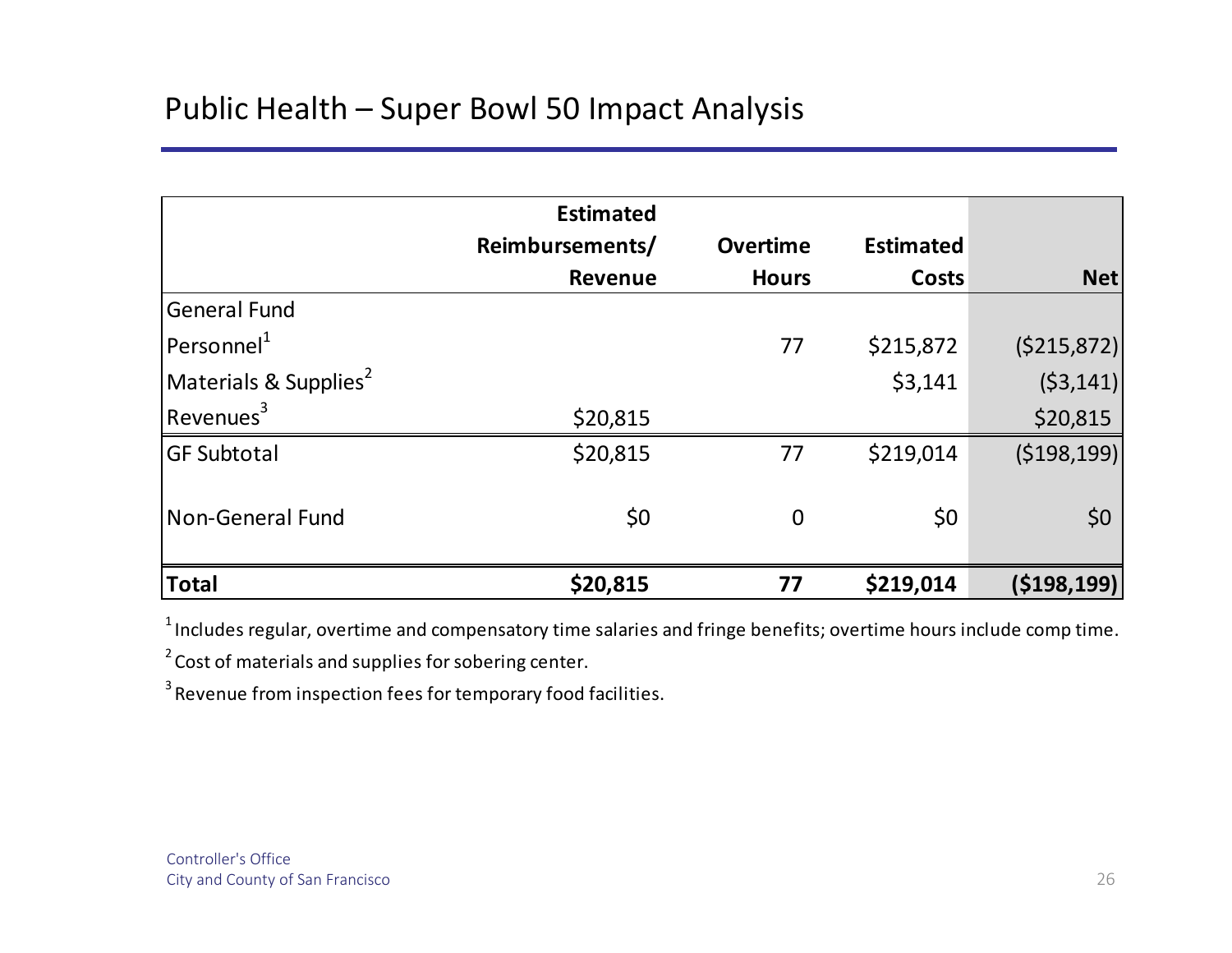|                                   | <b>Estimated</b> |                 |                  |               |
|-----------------------------------|------------------|-----------------|------------------|---------------|
|                                   | Reimbursements/  | <b>Overtime</b> | <b>Estimated</b> |               |
|                                   | <b>Revenue</b>   | <b>Hours</b>    | Costs            | <b>Net</b>    |
| <b>General Fund</b>               |                  |                 |                  |               |
| Personnel <sup>1</sup>            |                  | 2,051           | \$250,209        | ( \$250, 209) |
| Materials & Supplies <sup>2</sup> |                  |                 | \$1,017          | (51,017)      |
| <b>GF Subtotal</b>                | \$0              | 2,051           | \$251,226        | ( \$251, 226) |
| Non-General Fund                  |                  |                 |                  |               |
| Personnel <sup>3</sup>            | \$5,810          |                 | \$5,810          | \$0           |
| Non-GF Subtotal                   | \$5,810          |                 | \$5,810          | \$0           |
| <b>Total</b>                      | \$5,810          | 2,051           | \$257,036        | ( \$251, 226) |

 $^1$ Includes regular, overtime and compensatory time salaries and fringe benefits; overtime hours include comp time.

 $^2$  Cost of food.

 $^3$  Cost of K-9 unit reimbursed by City of Santa Clara per contract.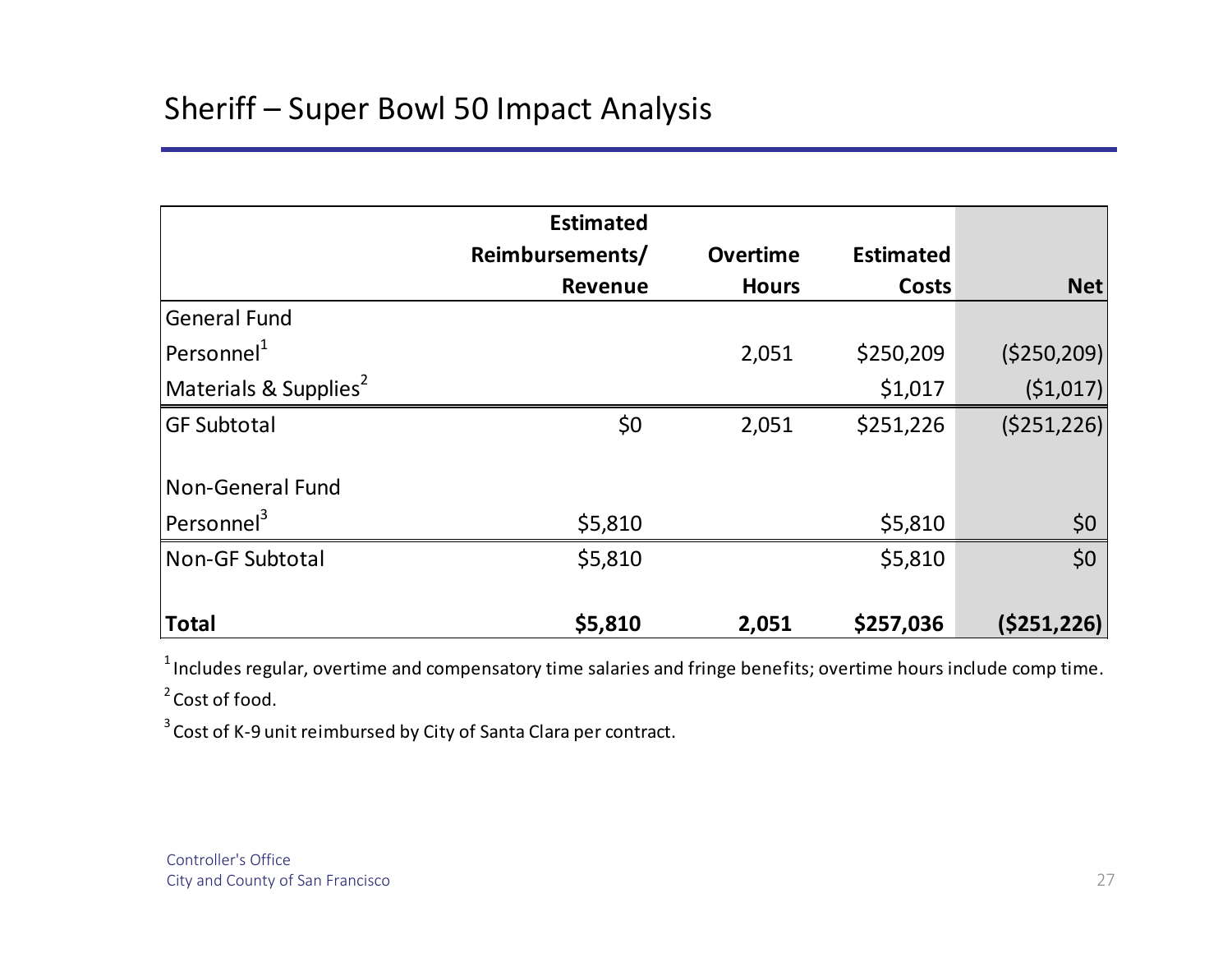#### Asian Art Museum <sup>=</sup> \$17,000 Grant

To create the Living Innovation Zone (LIZ) experience, <sup>a</sup> sidewalk lined with interactive art installations.

Department of Children, Youth and Their Families <sup>=</sup> \$50,000 Grant To enhance awareness of youth, families and community around the importance of summer learning and early literacy.

SB 50 Host Committee 50 Fund stats for San Francisco County. $^1$ 

- •37 total grants noted to organizations within San Francisco County
- •Sum of 37 grants <sup>=</sup> \$1,697,860

<sup>1</sup> Source is http://impact.50fund.org/ (50 Fund is the legacy fund of the Super Bowl 50 Host Committee).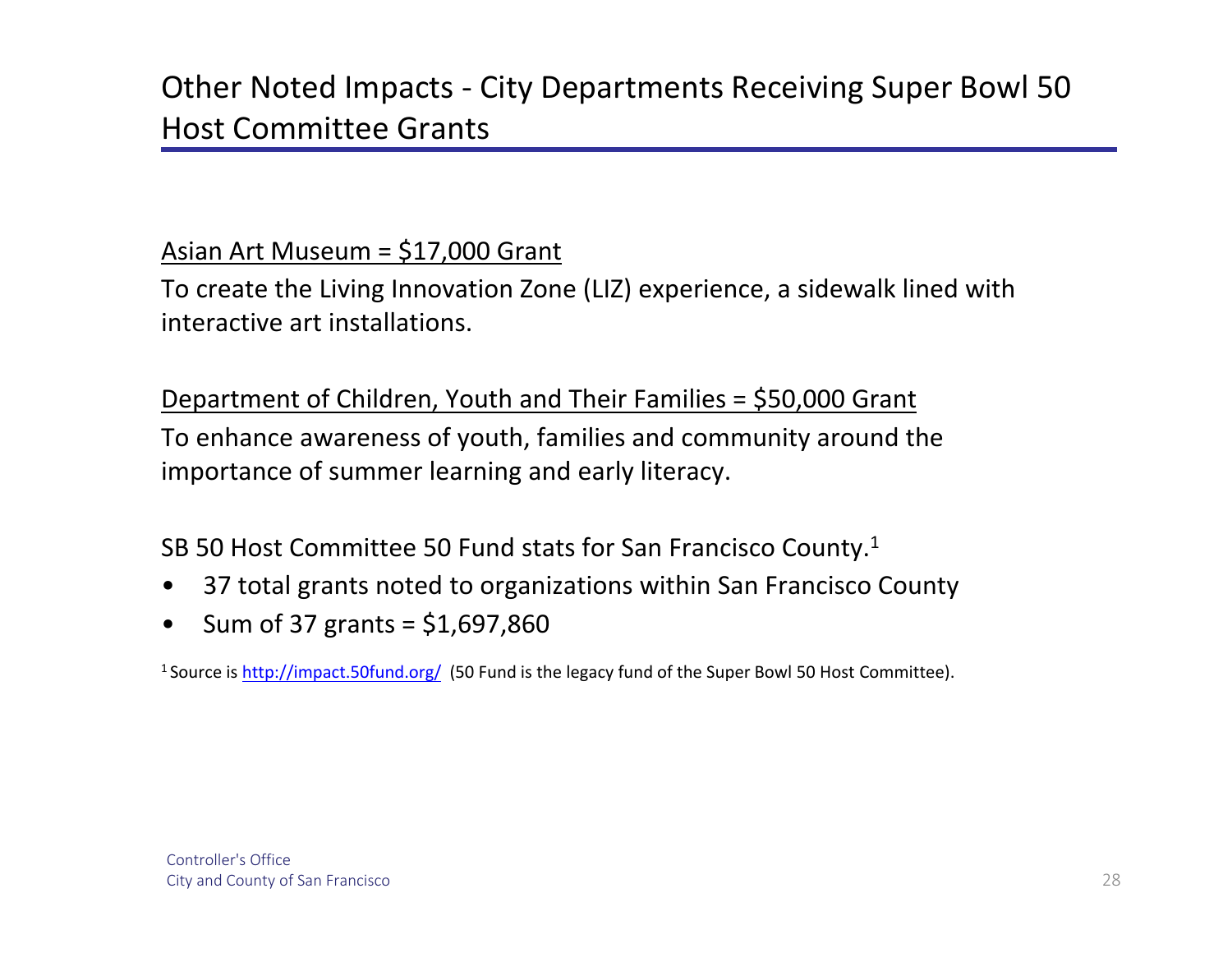# Other Noted Impacts ‐ NFL & Super Bowl 50 Host Committee Business Connect Spending

- • The Business Connect program linked local businesses with contracting opportunities with the NFL and the Super Bowl 50 Host Committee. The Business Connect was open to businesses located in the nine‐county San Francisco Bay Area region that are certified as one or more of the following:
	- –Minority‐owned (MBE)
	- Women‐owned (WBE)
	- –Disabled veteran‐owned (DVBE)
	- –Lesbian, gay, bisexual or transgender owned (LGBTBE) business enterprise
- $\bullet$  \$5.5 million <sup>=</sup> the total reported amount of money spent by the NFL and the SB 50 Host Committee supporting Business Connect companies.<sup>1</sup>

<sup>1</sup> Source is SB 50 Host Committee website: http://sfbaysuperbowl.com.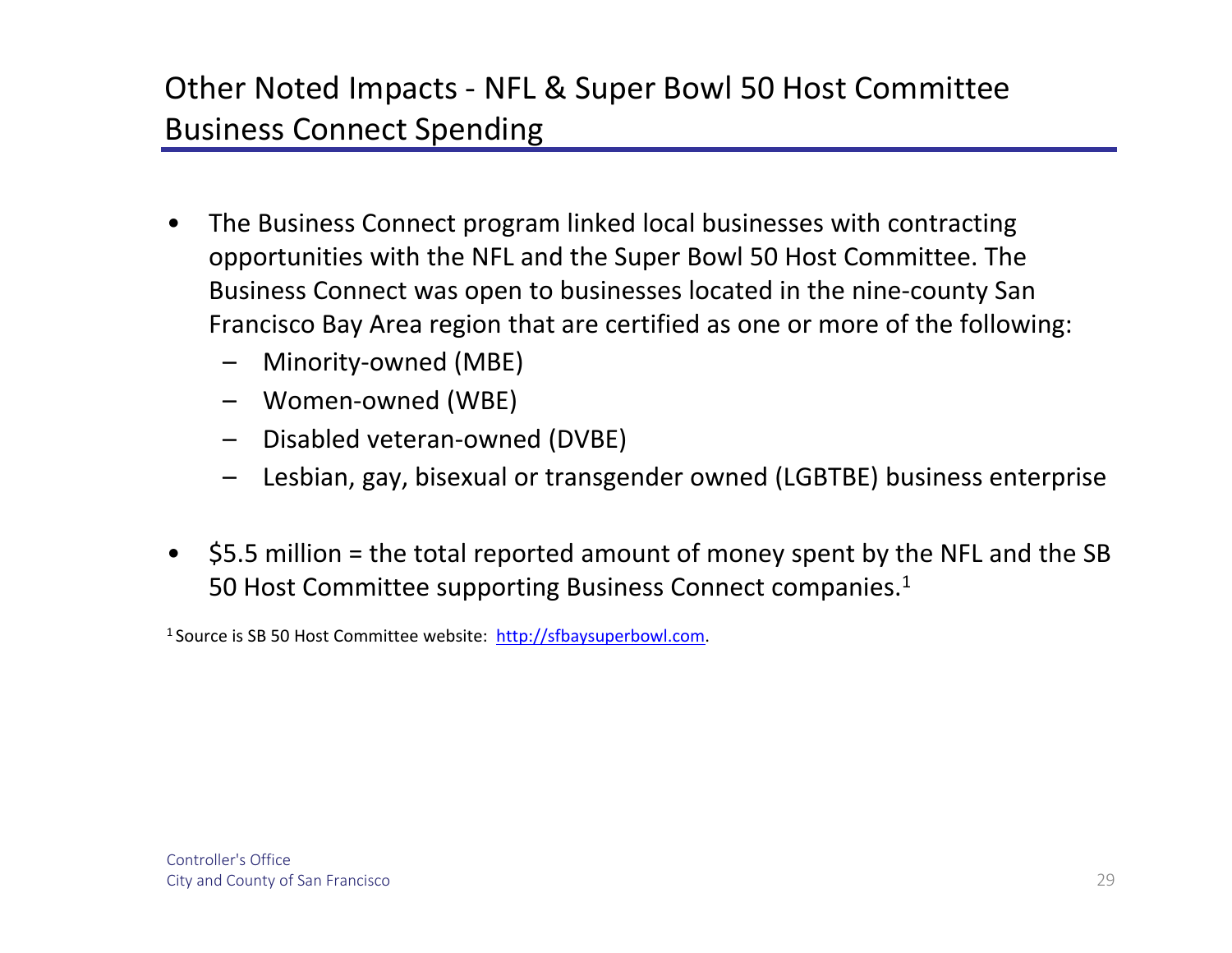#### BART Ridership during Super Bowl 50 Week

|                     | Daily Station Exits <sup>1</sup> |             |            |               |                    |                         |  |  |  |
|---------------------|----------------------------------|-------------|------------|---------------|--------------------|-------------------------|--|--|--|
|                     |                                  | Embarcadero | Montgomery | <b>Powell</b> | <b>Total Exits</b> | % Increase <sup>2</sup> |  |  |  |
|                     | $1/23/2016$ Sat                  | 12,798      | 11,591     | 22,835        | 47,224             |                         |  |  |  |
|                     | 1/24/2016 Sun                    | 8,078       | 6,379      | 14,873        | 29,330             |                         |  |  |  |
|                     | 1/25/2016 Mon                    | 47,936      | 48,133     | 27,219        | 123,288            |                         |  |  |  |
|                     | 1/26/2016 Tue                    | 49,527      | 49,207     | 27,933        | 126,667            |                         |  |  |  |
|                     | 1/27/2016 Wed                    | 49,120      | 49,038     | 29,420        | 127,578            |                         |  |  |  |
|                     | 1/28/2016 Thu                    | 49,270      | 49,660     | 29,331        | 128,261            |                         |  |  |  |
| Pre-Super Bowl Week | 1/29/2016 Fri                    | 44,667      | 46,625     | 31,095        | 122,387            |                         |  |  |  |
|                     | Total (7 days)                   | 261,396     | 260,633    | 182,706       | 704,735            |                         |  |  |  |
|                     | Total (9 days - Sat & Sun X 2)   | 282,272     | 278,603    | 220,414       | 781,289            |                         |  |  |  |
|                     | 1/30/2016 Sat                    | 43,284      | 15,973     | 30,269        | 89,526             | 90%                     |  |  |  |
|                     | 1/31/2016 Sun                    | 28,670      | 9,562      | 21,235        | 59,467             | 103%                    |  |  |  |
|                     | 2/1/2016<br>Mon                  | 50,617      | 49,146     | 28,080        | 127,843            | 4%                      |  |  |  |
| Super Bowl Week     | 2/2/2016<br>Tue                  | 51,745      | 50,728     | 30,861        | 133,334            | 5%                      |  |  |  |
|                     | 2/3/2016<br>Wed                  | 54,792      | 50,458     | 31,663        | 136,913            | 7%                      |  |  |  |
|                     | 2/4/2016<br>Thu                  | 61,918      | 51,067     | 33,536        | 146,521            | 14%                     |  |  |  |
|                     | 2/5/2016<br>Fri                  | 80,738      | 50,203     | 41,899        | 172,840            | 41%                     |  |  |  |
|                     | 2/6/2016<br>Sat                  | 80,692      | 33,389     | 40,218        | 154,299            | 227%                    |  |  |  |
|                     | 2/7/2016<br>Sun                  | 15,198      | 7,367      | 15,241        | 37,806             | 29%                     |  |  |  |
|                     | Total (9 days)                   | 467,654     | 317,893    | 273,002       | 1,058,549          | 35%                     |  |  |  |
|                     | % increase                       | 66%         | 14%        | 24%           | 35%                |                         |  |  |  |

 $^{\rm 1}$  Source: BART.

 $^2$  Percentage increase compared to same day in prior week; 1/30 & 2/6 both compared to 1/23 and 1/31 & 2/7 both compared to 1/24.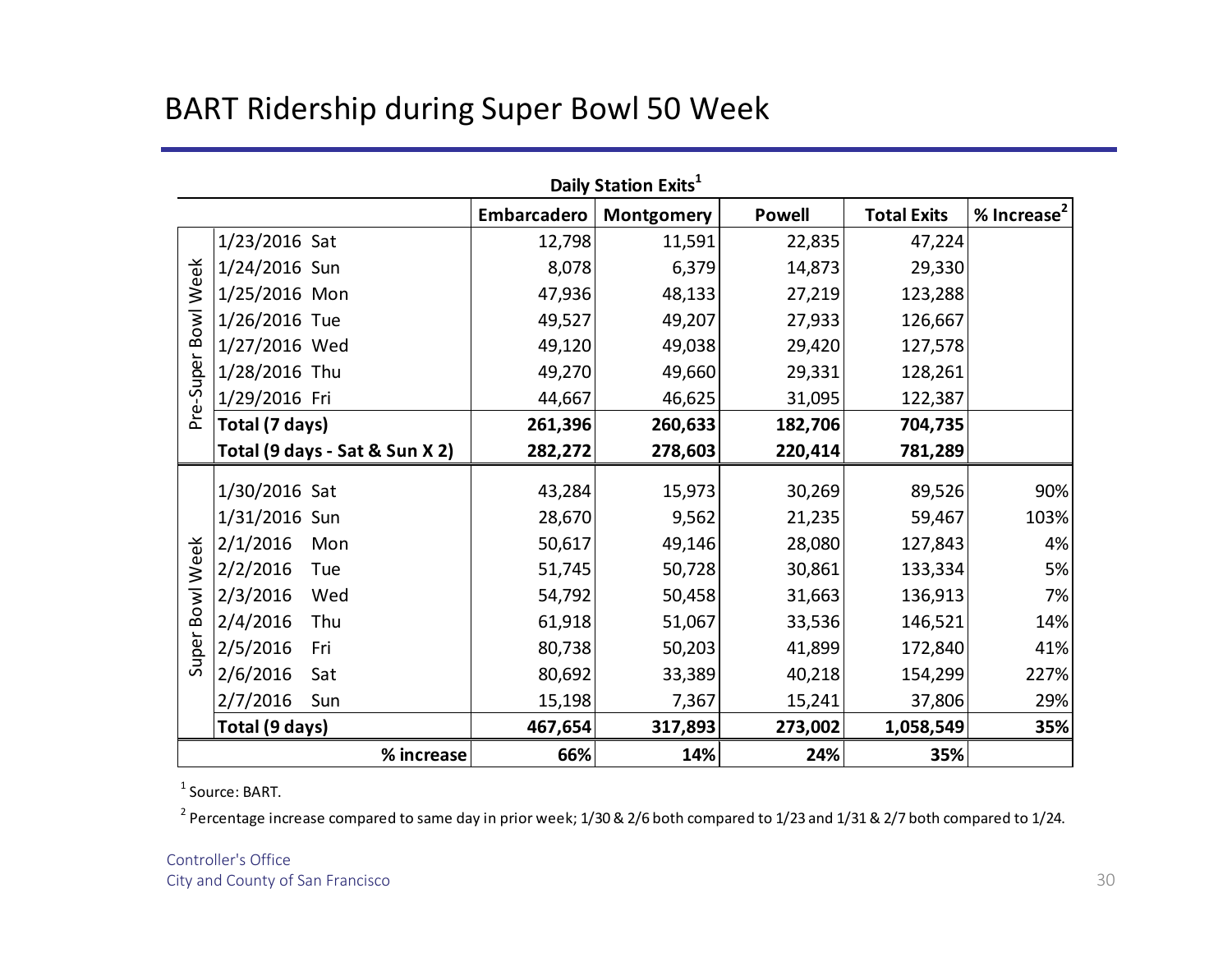Super Bowl City and NFL Experience Attendance

- • **Super Bowl City Attendance:** 960,000
	- Opening weekend (1/30‐1/31): 200,000
	- Final weekend (2/6‐2/7): 300,000
	- Monday: 60,000
	- Tuesday: 60,000
	- Wednesday: 75,000
	- Thursday: 90,000
	- Friday: 175,000
- $\bullet$  **NFL Experience Attendance:** More than 150K over 9 days (January 30 ‐ February 7)
- •**Super Bowl City plus NFL Experience**: 1.1M
- $\bullet$ **Out of Town Visitors**: 300K visited the region for Super Bowl 50

Note: All numbers are approximate. Attendance numbers based on estimates of crowd size taken throughout the day, each day. Source is data from SB 50 Host Committee report being prepared by Repucom, published April 25, 2016.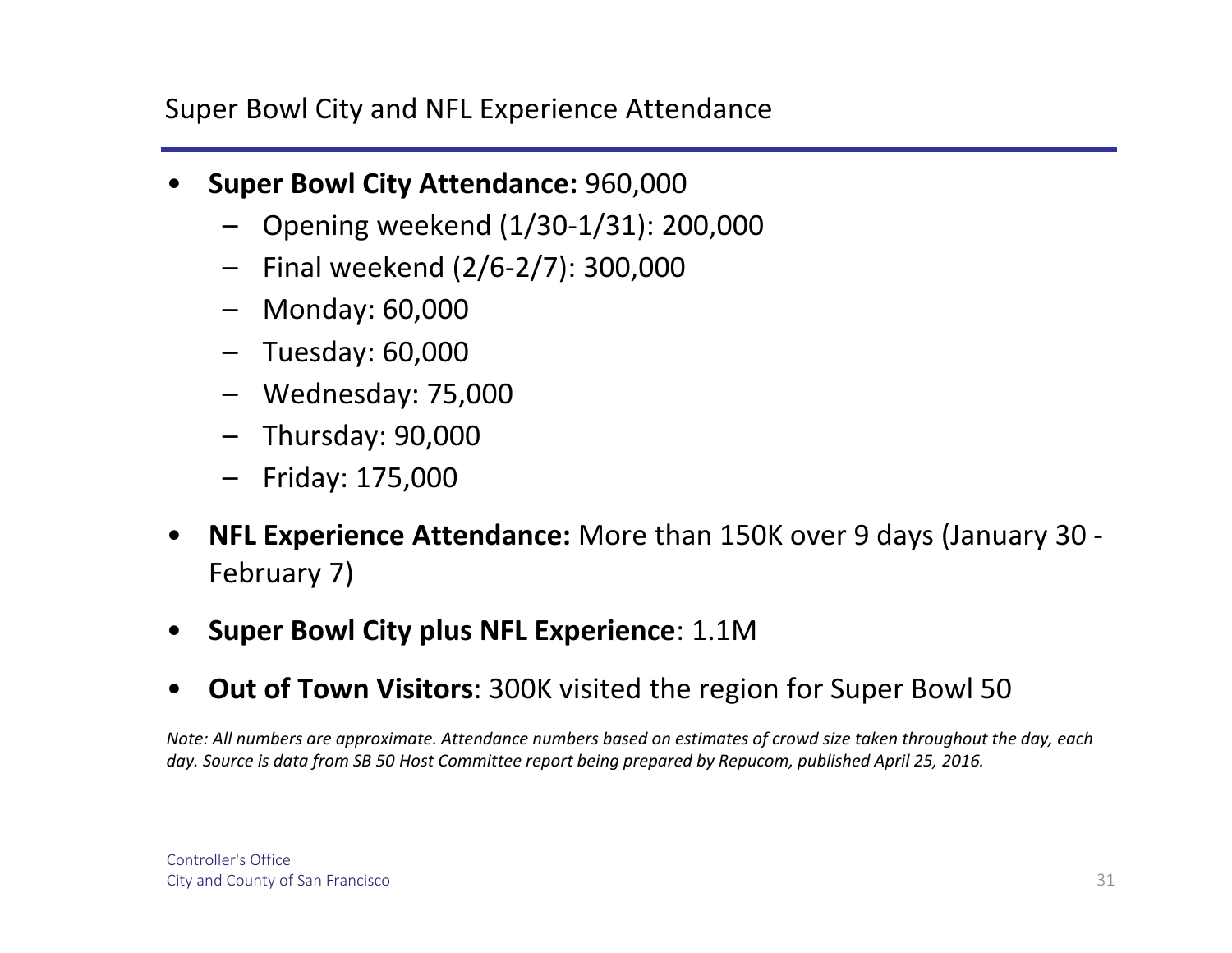## Additional Projects Coinciding with Super Bowl 50

#### •**Market Street WiFi Improvements: \$429K**

- Improved City's existing outdoor public WiFi system (#SFWiFi) in the highly trafficed Market St corridor between Beale St and Grant Ave. DT replaced the existing WiFi system with <sup>a</sup> new one designed for use in high density, high pedestrian traffic environments. #SFWiFi also introduced in seven underground Muni Metro stations.
- –\$75K in DT labor & materials
- \$354K in donated Cisco equipment

#### •**Moscone Radio Improvement: \$550K**

- Replacement of an antiquated Bi‐Directional Amplifier (BDA) in basement of Moscone building. Improvement allows for the Citywide Emergency Radio System (CERS) to be utilized in Moscone. Also, the capability to communicate on the City's 700 Interop System was enhanced in Moscone to allow for the remote interoperable agencies to communicate directly with SFDEM/SFPD/SFFD/SFSD at that location.
- –\$336K for services & equipment to Motorola (DT expense)
- –\$214K for installation services to electrical contractor (Moscone Center (ADM) expense)

#### •**Installation of MTA Overhead Concatenated Lines Switch (Market to Mission): \$619K**

- $\bullet$  **Old Mint Refurbishment : \$119.6K to date (paid by permittee)**
	- – Electrical and lighting upgrades (\$38,000), Elevator (\$10,000), Fence repair and rust protection (\$5,600), and Landscaping (\$66,000).
	- –Permit commenced on 11/1/15 and fee is \$15,500/month (and \$50,000 security deposit).
	- Permittee (Activate San Francisco Events, Inc.) receiving rent credit from Real Estate for the capital and maintenance improvement work performed.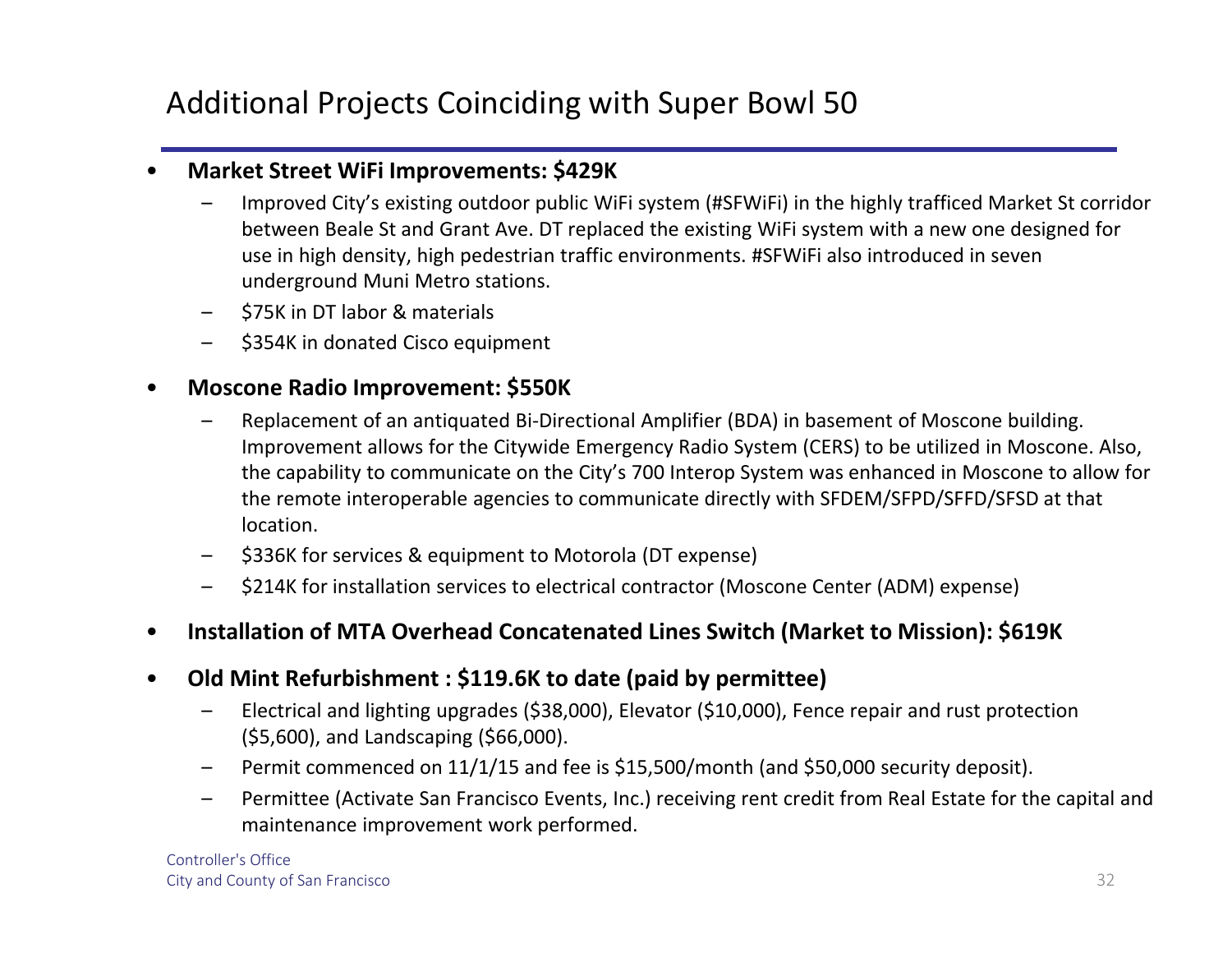#### Summary of Super Bowl 50 Related Revenue and/or Expenses (\$1,000s)

Includes Market St WiFi Improvement (\$75K); Moscone Radio Improvement Project (\$550K); MTA Overhead Lines Project (\$619K); and Old Mint Refurbishment Efforts (\$119.6K)

| <b>Department</b>                                                    |           | Revenue    |                      |                                         | <b>Expenses</b> |                                 |            | <b>Net</b>            |              |                           |
|----------------------------------------------------------------------|-----------|------------|----------------------|-----------------------------------------|-----------------|---------------------------------|------------|-----------------------|--------------|---------------------------|
|                                                                      | General   |            |                      | General                                 |                 |                                 | General    |                       |              | Total inc.                |
|                                                                      | Fund (GF) | Non-GF     | <b>Total</b>         | Fund (GF)                               | Non-GF          | Total                           | Fund (GF)  | Non-GF                | <b>Total</b> | Baselines <sup>1</sup>    |
| Airport                                                              | \$90.9    | \$1,747.0  | \$1,837.9            | \$0.0                                   | \$299.5         | \$299.5                         | \$90.9     | \$1,447.6             | \$1,538.4    | n/a                       |
| City Administrator (incl Conv. Fac.)                                 | \$2.9     | \$1,441.8  | \$1,444.7            | \$0.0                                   | \$1,119.4       | \$1,119.4                       | \$2.9      | \$322.4               | \$325.4      | n/a                       |
| <b>Emergency Management</b>                                          | \$0.0     | \$0.0      | \$0.0                | \$244.9                                 | \$0.0           | \$244.9                         | (5244.9)   | \$0.0                 | (5244.9)     | n/a                       |
| Fire                                                                 | \$37.5    | \$0.0      | \$37.5               | \$407.6                                 | \$0.0           | \$407.6                         | (5370.0)   | \$0.0                 | (5370.0)     | n/a                       |
| <b>Municipal Transportation Agency</b>                               | \$0.0     | ( \$306.2) | ( \$306.2)           | \$0.0                                   | \$3,128.3       | \$3,128.3                       | \$0.0\$    | (53, 434.4)           |              | $(53,434.4)$ $(52,788.8)$ |
| Police                                                               | \$31.3    | \$960.5    | \$991.9              | \$3,070.5                               | \$960.5         | \$4,031.1                       | (53,039.2) | \$0.0                 | (53,039.2)   | n/a                       |
| Port                                                                 | \$0.0     | \$295.8    | \$295.8              | \$0.0                                   | \$193.0         | \$193.0                         | \$0.0\$    | \$102.7               | \$102.7      | n/a                       |
| Public Health                                                        | \$20.8    | \$0.0      | \$20.8               | \$219.0                                 | \$0.0           | \$219.0                         | (5198.2)   | \$0.0\$               | (5198.2)     | n/a                       |
| <b>Recreation &amp; Park</b>                                         | \$214.7   | \$0.0      | \$214.7              | \$92.9                                  | \$0.0           | \$92.9                          | \$121.8    | \$0.0\$               | \$121.8      | n/a                       |
| Sheriff                                                              | \$0.0     | \$5.8      | \$5.8                | \$251.2                                 | \$5.8           | \$257.0                         | (5251.2)   | \$0.0\$               | (5251.2)     | n/a                       |
| Technology                                                           | \$79.7    | \$0.0\$    | \$79.7               | \$561.6                                 | \$0.0           | \$561.6                         | (5481.9)   | \$0.0                 | (5481.9)     | n/a                       |
| Subtotal Dept $(11)$ > \$100K net                                    | \$477.8   | \$4,144.7  | \$4,622.5            | \$4,847.6                               | \$5,706.4       | \$10,554.1                      | (54,369.8) | (51, 561.7)           | (55,931.6)   | n/a                       |
| Subtotal Dept (8) < \$100K net                                       | \$83.9    | \$9.7      | \$93.6               | \$253.5                                 | \$0.0           | \$253.5                         | (5169.7)   | \$9.7                 | (\$160.0)    | n/a                       |
| <b>Estimated Hotel Tax</b>                                           | \$6,169.9 | \$0.0      | \$6,169.9            | \$0.0                                   | \$0.0\$         | \$0.0\$                         | \$6,169.9  | \$0.0\$               | \$6,169.9    | n/a                       |
| <b>Estimated Sales Tax</b>                                           | \$550.0   | \$0.0      | \$550.0              | \$0.0                                   | \$0.0           | \$0.0\$                         | \$550.0    | \$0.0                 | \$550.0      | n/a                       |
| <b>Grand Total</b>                                                   | \$7,281.5 |            | \$4,154.4 \$11,436.0 | \$5,101.2                               | \$5,706.4       | \$10,807.6                      |            | \$2,180.4 (\$1,552.0) | \$628.4      | n/a                       |
| Children's Services & Disconnected<br><b>Transitional-Aged Youth</b> |           |            |                      |                                         |                 |                                 |            |                       |              | \$368.5                   |
| Library                                                              |           |            |                      |                                         |                 |                                 |            |                       |              | \$156.0                   |
| <b>SFUSD Public Education Enrichment Fund</b>                        |           |            |                      |                                         |                 |                                 |            |                       |              | \$148.5                   |
|                                                                      |           |            |                      | Less Baseline Requirements <sup>1</sup> |                 |                                 | \$1,388.0  |                       |              |                           |
|                                                                      |           |            |                      |                                         |                 | <b>Net General Fund Surplus</b> | \$792.3    |                       |              |                           |
|                                                                      |           |            |                      |                                         |                 |                                 |            |                       |              |                           |

1For Baseline Allocation details see slide 16 Revenue Allocations.

Note: \$550K in costs for Moscone Radio Project split between Technology (\$336K) and City Admin (\$214K); \$119.6K in rent credits for Old Mint refurbishment work included as negative revenue under City Admin; \$75K in costs for Market St WiFi Project included within Technology expenses; and \$619K for Overhead Line Switch included in MTA expenses. See slide 32 for details. Note: Revenue totals do not include grants recevied by Asian Art Museum (\$17K) and Dept of Children, Youth and Their Families (\$50K) from Super Bowl 50 Host Committee. See slide 28 for details.